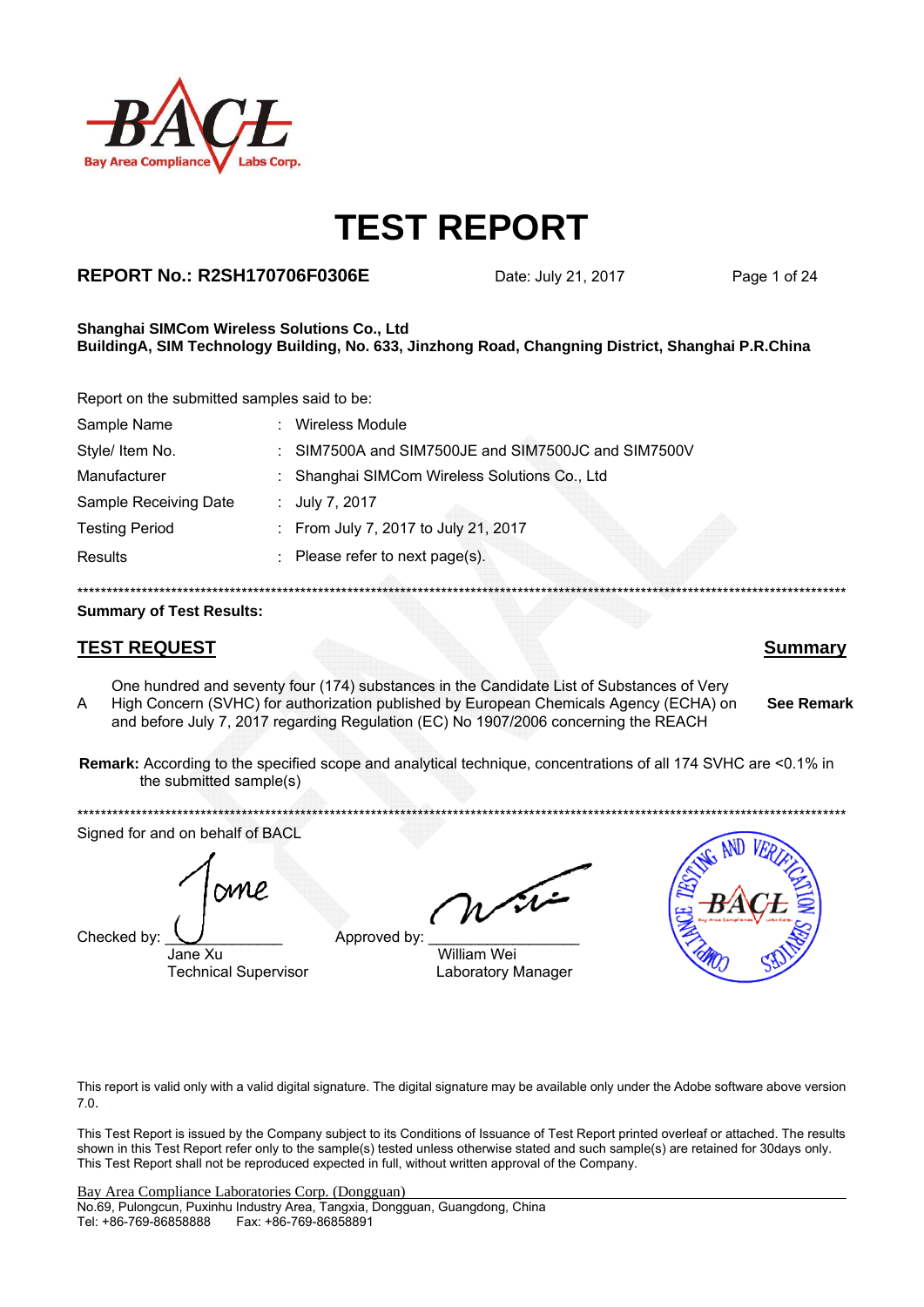

### **REPORT No.: R2SH170706F0306E** Date: July 21, 2017 Page 2 of 24

#### **Results:**

Tested part(s): The tested parts of submitted sample are as following:

| <b>Item</b>                        | No. | Test Part(s)                                                |
|------------------------------------|-----|-------------------------------------------------------------|
| (1) Nonmetal(SIM7500A)             | 1   | White/brown adhesive plastic with black/red printing(label) |
| $(2)$ <sup>#</sup> Metal(SIM7500A) | 1   | Silvery metal(shield)                                       |
|                                    | 2   | Silvery metal(frame)                                        |
| (3) PCB(SIM7500A)                  | 1   | Green PCB with EC and solder                                |
| (4) Nonmetal(SIM7500JE)            | 1   | White/brown adhesive plastic with black/red printing(label) |
| $(5)^*$ Metal(SIM7500JE)           |     | Silvery metal(shield)                                       |
|                                    | 2   | Silvery metal(frame)                                        |
| (6) PCB(SIM7500JE)                 | 1   | Green PCB with EC and solder                                |
| (7) Nonmetal(SIM7500JC)            | 1   | White/brown adhesive plastic with black/red printing(label) |
|                                    | 1   | Silvery metal(shield)                                       |
| $(8)$ # Metal(SIM7500JC)           | 2   | Silvery metal(frame)                                        |
| (9) PCB(SIM7500JC)                 | 1   | Green PCB with EC and solder                                |
| (10) Nonmetal(SIM7500V)            | 1   | White/brown adhesive plastic with black/red printing(label) |
|                                    |     | Silvery metal(shield)                                       |
| $(11)$ # Metal(SIM7500V)           | 2   | Silvery metal(frame)                                        |
| (12) PCB(SIM7500V)                 |     | Green PCB with EC and solder                                |

\*\*\*\*\*\*\*\*\*\*\*\*\*\*\*\*\*\*\*\*\*\*\*\*\*\*\*\*\*\*\*\*\*\*\*\*\*\*\*\*\*\*\*\*\*\*\*\*\*\*\*\*\*\*\*\*\*\*\*\*\*

This report is valid only with a valid digital signature. The digital signature may be available only under the Adobe software above version 7.0.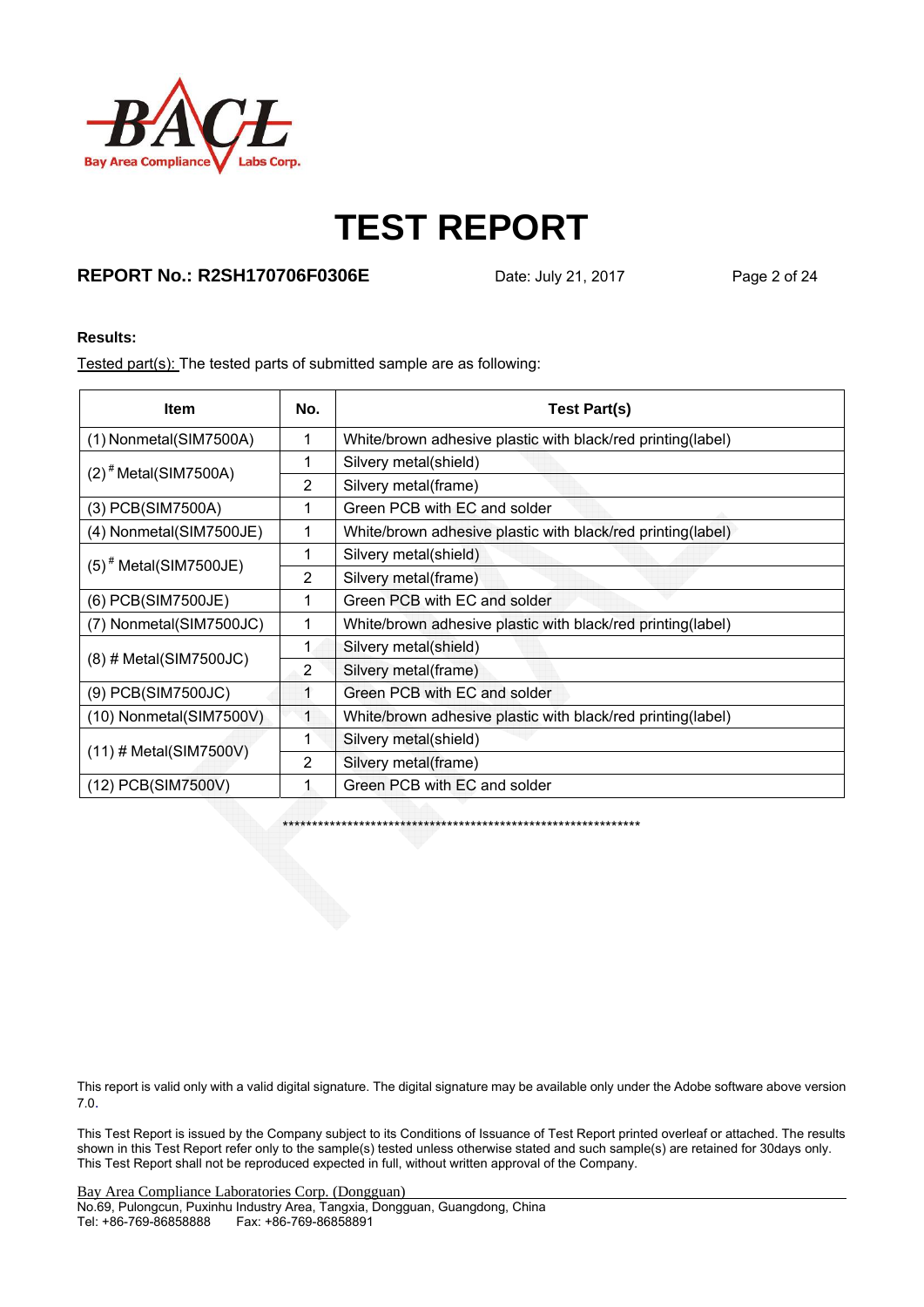

#### **REPORT No.: R2SH170706F0306E** Date: July 21, 2017 Page 3 of 24

**A**、**One hundred and seventy four (174) substances in the Candidate List of Substances of Very High Concern (SVHC) for authorization published by European Chemicals Agency (ECHA) on and before July 7, 2017 regarding Regulation (EC) No 1907/2006 concerning the REACH**

Test method: With reference to in- house method, Analysis is performed by ICP-OES, UV-VIS, IC, GC-MS, Headspace GC-MS, LC-MS/MS, HPLC-TS-MS.

The tested specimen was prepared as below admixture based on the similar materials principle, the content of SVHC in Sample component as following:

|                  |                    | <b>Substances</b> |  |  |  |  |
|------------------|--------------------|-------------------|--|--|--|--|
| Sample component | Test part(s)       | <b>Result</b>     |  |  |  |  |
|                  | (1)                | N.D. (individual) |  |  |  |  |
| <b>SIM7500A</b>  | $(2)$ <sup>#</sup> | N.D. (individual) |  |  |  |  |
|                  | (3)                | N.D. (individual) |  |  |  |  |
|                  | (4)                | N.D. (individual) |  |  |  |  |
| <b>SIM7500JE</b> | $(5)^{#}$          | N.D. (individual) |  |  |  |  |
|                  | (6)                | N.D. (individual) |  |  |  |  |
|                  | (7)                | N.D. (individual) |  |  |  |  |
| SIM7500JC        | $(8)$ <sup>#</sup> | N.D. (individual) |  |  |  |  |
|                  | (9)                | N.D. (individual) |  |  |  |  |
|                  | (10)               | N.D. (individual) |  |  |  |  |
| <b>SIM7500V</b>  | $(11)^{#}$         | N.D. (individual) |  |  |  |  |
|                  | (12)               | N.D. (individual) |  |  |  |  |

- #= Mixed, The admixture of specimen is tested as a whole(part) which according to the applicant's request, the result of report as average value because of the whole specimen is regarded as constituting from the homogeneous material. If the testing of specimen may have the obvious difference, and the result may exceed the number in this report. The applicant will undertake all differences and risk.

\*\*\*\*\*\*\*\*\*\*\*\*\*\*\*\*\*\*\*\*\*\*\*\*\*\*\*\*\*\*\*\*\*\*\*\*\*\*\*\*\*\*\*\*\*\*\*\*\*\*\*\*\*\*\*\*\*\*\*\*\*

This report is valid only with a valid digital signature. The digital signature may be available only under the Adobe software above version 7.0.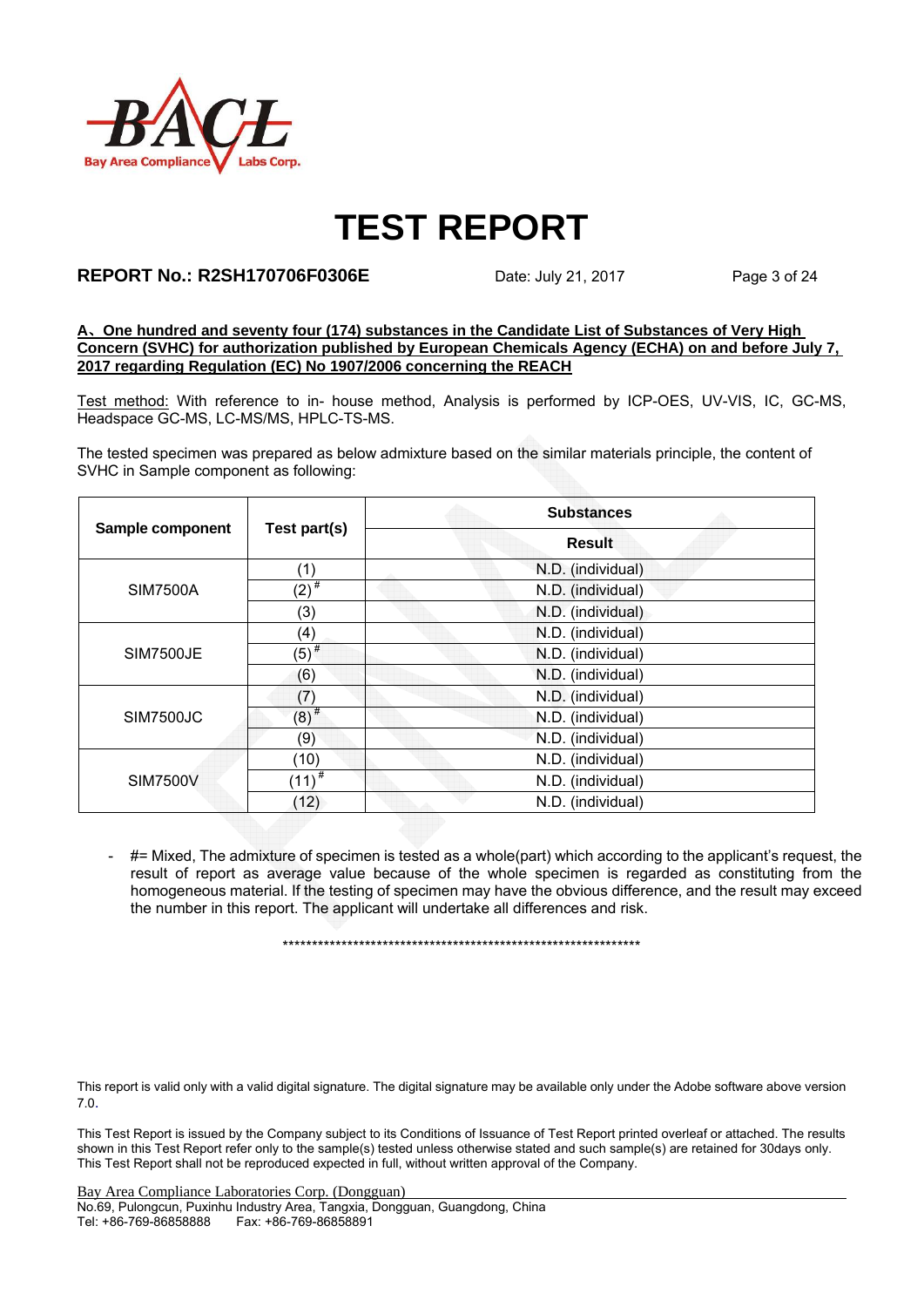

### **REPORT No.: R2SH170706F0306E** Date: July 21, 2017 Page 4 of 24

#### **List of Substances:**

| No.            | <b>Items</b>                                                                   | CAS No.                                                                           | EC No.                  | Unit          | <b>MDL</b> | Category   |
|----------------|--------------------------------------------------------------------------------|-----------------------------------------------------------------------------------|-------------------------|---------------|------------|------------|
| 1              | Anthracene(ANT)                                                                | 120-12-7                                                                          | 204-371-1               | $\%$          | 0.001      | <b>PBT</b> |
| $\overline{2}$ | 4,4'-Diaminodiphenylmethane<br>(MDA)                                           | 101-77-9                                                                          | 202-974-4               | $\frac{0}{0}$ | 0.001      | <b>CMR</b> |
| 3              | Dibutyl Phthalate(DBP)                                                         | 84-74-2                                                                           | 201-557-4               | $\frac{0}{0}$ | 0.003      | <b>CMR</b> |
| 4              | Cobalt Dichloride(CoCl2)*                                                      | 7646-79-9                                                                         | 231-589-4               | $\%$          | 0.010      | <b>CMR</b> |
| 5              | Diarsenic Pentaoxide $(As_2O_5)^*$                                             | 1303-28-2                                                                         | 215-116-9               | $\frac{0}{0}$ | 0.002      | <b>CMR</b> |
| 6              | Diarsenic Trioxide(As <sub>2</sub> O <sub>3</sub> )*                           | 1327-53-3                                                                         | 215-481-4               | $\frac{0}{0}$ | 0.002      | <b>CMR</b> |
| $\overline{7}$ | Sodium Dichromate,<br>Dihydrate*                                               | 7789-12-0,<br>10588-01-9                                                          | 234-190-3               | $\%$          | 0.004      | <b>CMR</b> |
| 8              | 5-tert-butyl-2,4,6-trinitro-m-<br>xylene(musk xylene)                          | $81 - 15 - 2$                                                                     | 201-329-4               | %             | 0.003      | vPvB       |
| 9              | Bis-(2-ethyl(hexyl) Phthalate<br>(DEHP)                                        | 117-81-7                                                                          | $204 - 211 - 0$         | $\%$          | 0.003      | <b>CMR</b> |
| 10             | Hexabromocyclododecane<br>(HBCDD)                                              | 25637-99-4<br>& 3194-55-6<br>$(134237 - 51 - 7, 1$<br>34237-50-6,13<br>4237-52-8) | 247-148-4,<br>221-695-9 | $\%$          | 0.005      | <b>PBT</b> |
| 11             | Alkanes, C10-13, chloro(Short<br><b>Chain Chlorinated Paraffins)</b><br>(SCCP) | 85535-84-8                                                                        | 287-476-5               | $\frac{0}{0}$ | 0.010      | <b>PBT</b> |
| 12             | Bis(tributyltin) oxide(TBTO)**                                                 | 56-35-9                                                                           | 200-268-0               | $\%$          | 0.003      | <b>PBT</b> |
| 13             | Lead Hydrogen Arsenate*                                                        | 7784-40-9                                                                         | 232-064-2               | %             | 0.005      | <b>CMR</b> |
| 14             | Benzyl Butyl Phthalate(BBP)                                                    | 85-68-7                                                                           | 201-622-7               | %             | 0.003      | <b>CMR</b> |
| 15             | Triethyl Arsenate*                                                             | 15606-95-8                                                                        | 427-700-2               | $\%$          | 0.003      | <b>CMR</b> |

\*\*\*\*\*\*\*\*\*\*\*\*\*\*\*\*\*\*\*\*\*\*\*\*\*\*\*\*\*\*\*\*\*\*\*\*\*\*\*\*\*\*\*\*\*\*\*\*\*\*\*\*\*\*\*\*\*\*\*\*\*

This report is valid only with a valid digital signature. The digital signature may be available only under the Adobe software above version 7.0.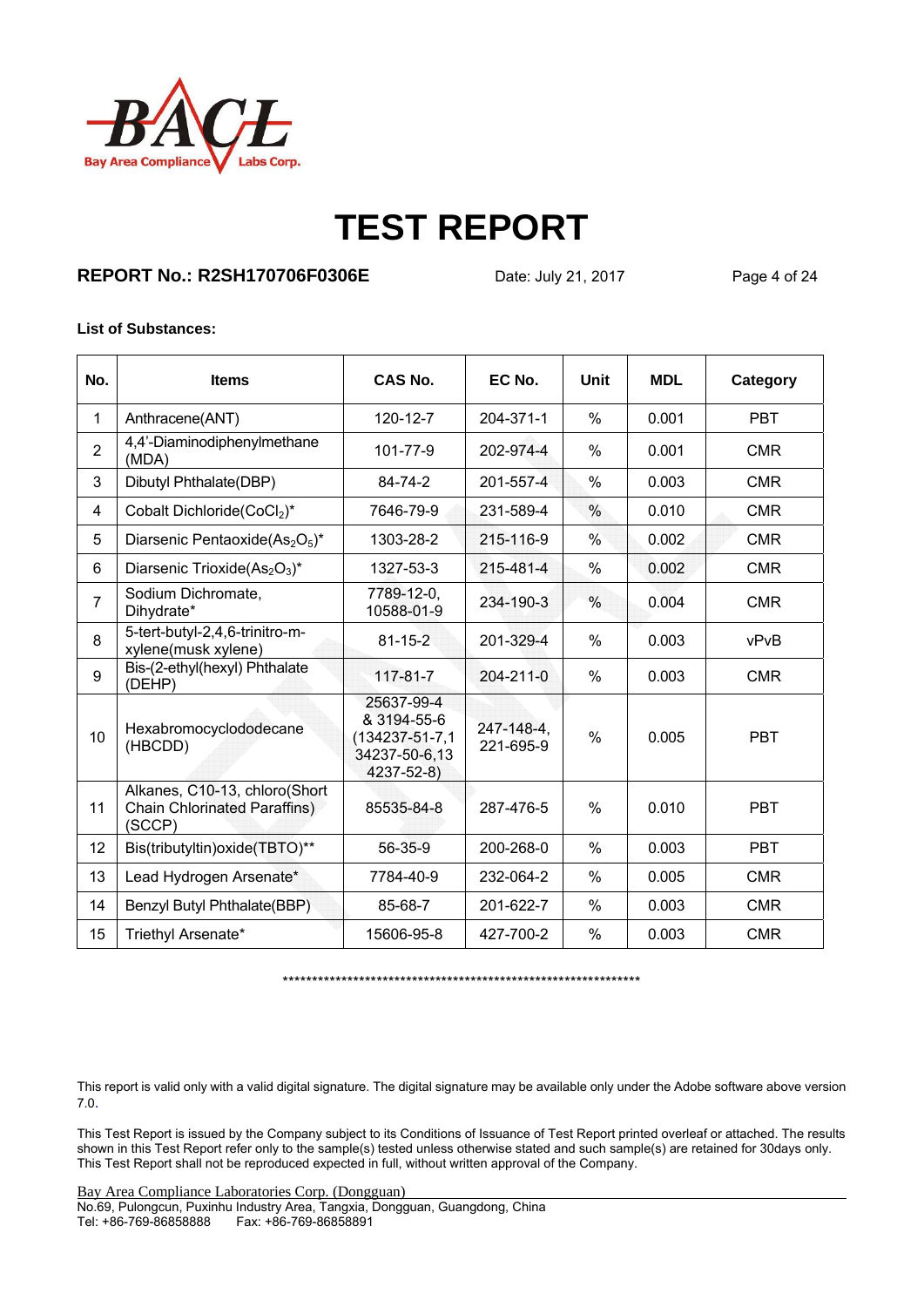

### **REPORT No.: R2SH170706F0306E** Date: July 21, 2017 Page 5 of 24

| No. | <b>Items</b>                                                  | CAS No.        | EC No.    | Unit | <b>MDL</b> | Category   |
|-----|---------------------------------------------------------------|----------------|-----------|------|------------|------------|
| 16  | Anthracene oil***                                             | 90640-80-5     | 292-602-7 | $\%$ | 0.005      | <b>PBT</b> |
| 17  | Anthracene oil, anthracene<br>paste, distn. Lights***         | 91995-17-4     | 295-278-5 | %    | 0.005      | <b>PBT</b> |
| 18  | Anthracene oil, anthracene<br>paste, anthracene fraction***   | 91995-15-2     | 295-275-9 | %    | 0.005      | <b>PBT</b> |
| 19  | Anthracene oil,<br>anthracene-low***                          | 90640-82-7     | 292-604-8 | %    | 0.005      | <b>PBT</b> |
| 20  | Anthracene oil, anthracene<br>paste***                        | 90640-81-6     | 292-603-2 | %    | 0.003      | <b>PBT</b> |
| 21  | Diisobutyl phthalate                                          | 84-69-5        | 201-553-2 | %    | 0.003      | <b>CMR</b> |
| 22  | 2,4-Dinitrotoluene                                            | $121 - 14 - 2$ | 204-450-0 | %    | 0.003      | <b>CMR</b> |
| 23  | coal tar pitch, high<br>temperature***                        | 65996-93-2     | 266-028-2 | %    | 0.005      | <b>PBT</b> |
| 24  | tris(2-chloroethyl)phosphate                                  | 115-96-8       | 204-118-5 | $\%$ | 0.005      | <b>CMR</b> |
| 25  | Lead sulfochromate yellow (C.I.<br>Pigment Yellow 34)         | 1344-37-2      | 215-693-7 | $\%$ | 0.005      | <b>CMR</b> |
| 26  | Lead chromate molybdate sulfate<br>red (C.I. Pigment Red 104) | 12656-85-8     | 235-759-9 | %    | 0.005      | <b>CMR</b> |
| 27  | Lead chromate: chrome<br>yellow                               | 7758-97-6      | 231-846-0 | $\%$ | 0.005      | <b>CMR</b> |
| 28  | Acrylamide                                                    | 79-06-1        | 201-173-7 | $\%$ | 0.001      | <b>CMR</b> |

\*\*\*\*\*\*\*\*\*\*\*\*\*\*\*\*\*\*\*\*\*\*\*\*\*\*\*\*\*\*\*\*\*\*\*\*\*\*\*\*\*\*\*\*\*\*\*\*\*\*\*\*\*\*\*\*\*\*\*\*\*

This report is valid only with a valid digital signature. The digital signature may be available only under the Adobe software above version 7.0.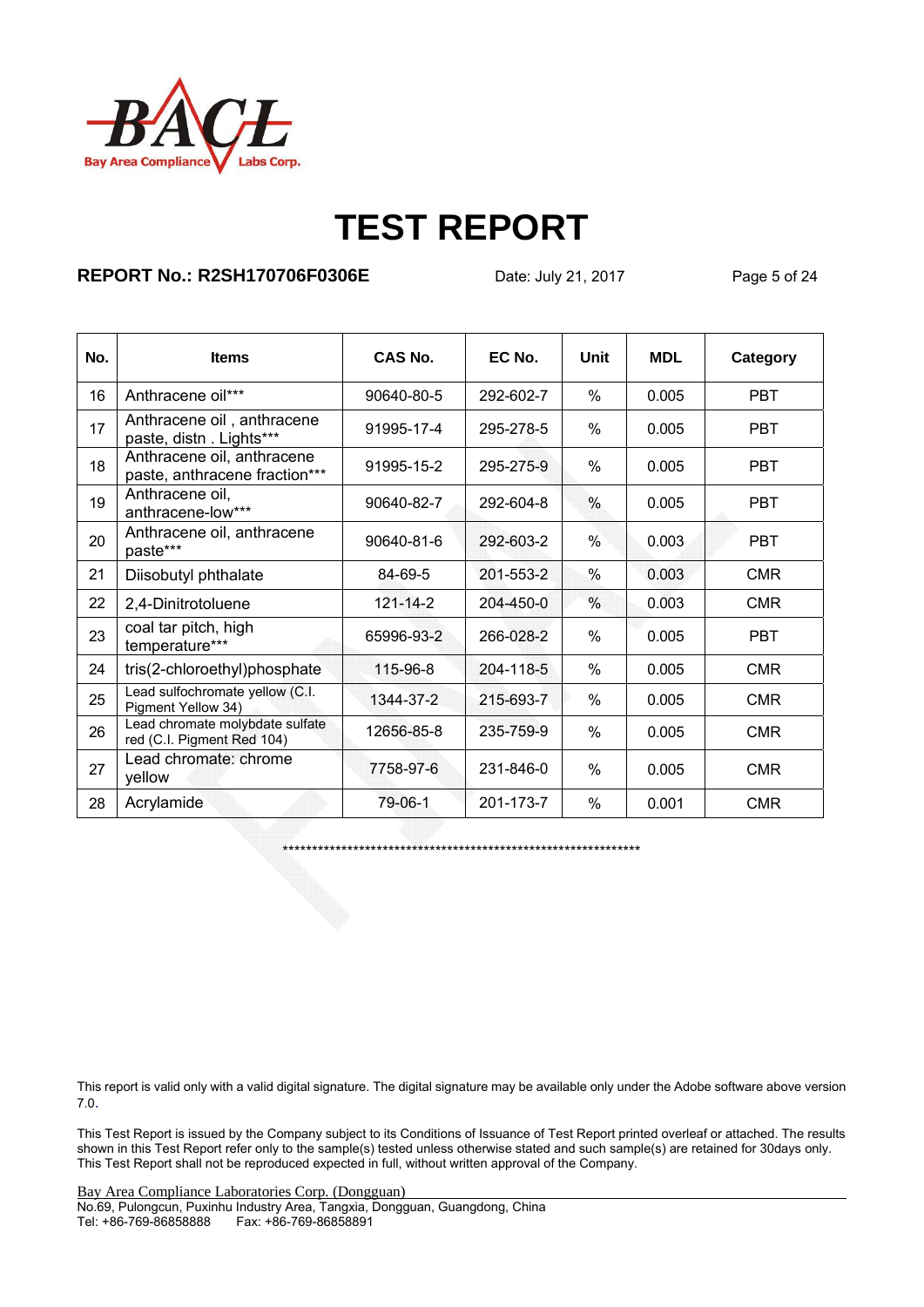

### **REPORT No.: R2SH170706F0306E** Date: July 21, 2017 Page 6 of 24

| No. | <b>Items</b>                                | CAS No.                                       | EC No.                         | Unit          | <b>MDL</b> | Category   |
|-----|---------------------------------------------|-----------------------------------------------|--------------------------------|---------------|------------|------------|
| 29  | Trichloroethylene                           | 79-01-6                                       | 201-167-4                      | $\%$          | 0.003      | <b>CMR</b> |
| 30  | Boric acid                                  | $10043 - 35 - 3$ ;<br>11113-50-1              | $233 - 139 - 2$ ;<br>234-343-4 | $\frac{0}{0}$ | 0.005      | <b>CMR</b> |
| 31  | Disodium tetraborate.<br>anhydrous*         | $1330 - 43 - 4$ ;<br>12179-04-3;<br>1303-96-4 | 215-540-4                      | $\%$          | 0.005      | <b>CMR</b> |
| 32  | Tetraboron disodium<br>heptaoxide, hydrate* | 12267-73-1                                    | 235-541-3                      | $\%$          | 0.005      | <b>CMR</b> |
| 33  | Sodium chromate*                            | 7775-11-3                                     | 231-889-5                      | $\%$          | 0.005      | <b>CMR</b> |
| 34  | Potassium chromate*                         | 7789-00-6                                     | 232-140-5                      | $\frac{0}{0}$ | 0.005      | <b>CMR</b> |
| 35  | Ammonium dichromate*                        | 7789-09-5                                     | 232-143-1                      | $\%$          | 0.005      | <b>CMR</b> |
| 36  | Potassium dichromate *                      | 7778-50-9                                     | 231-906-6                      | $\%$          | 0.005      | <b>CMR</b> |

\*\*\*\*\*\*\*\*\*\*\*\*\*\*\*\*\*\*\*\*\*\*\*\*\*\*\*\*\*\*\*\*\*\*\*\*\*\*\*\*\*\*\*\*\*\*\*\*\*\*\*\*\*\*\*\*\*\*\*\*\*

This report is valid only with a valid digital signature. The digital signature may be available only under the Adobe software above version 7.0.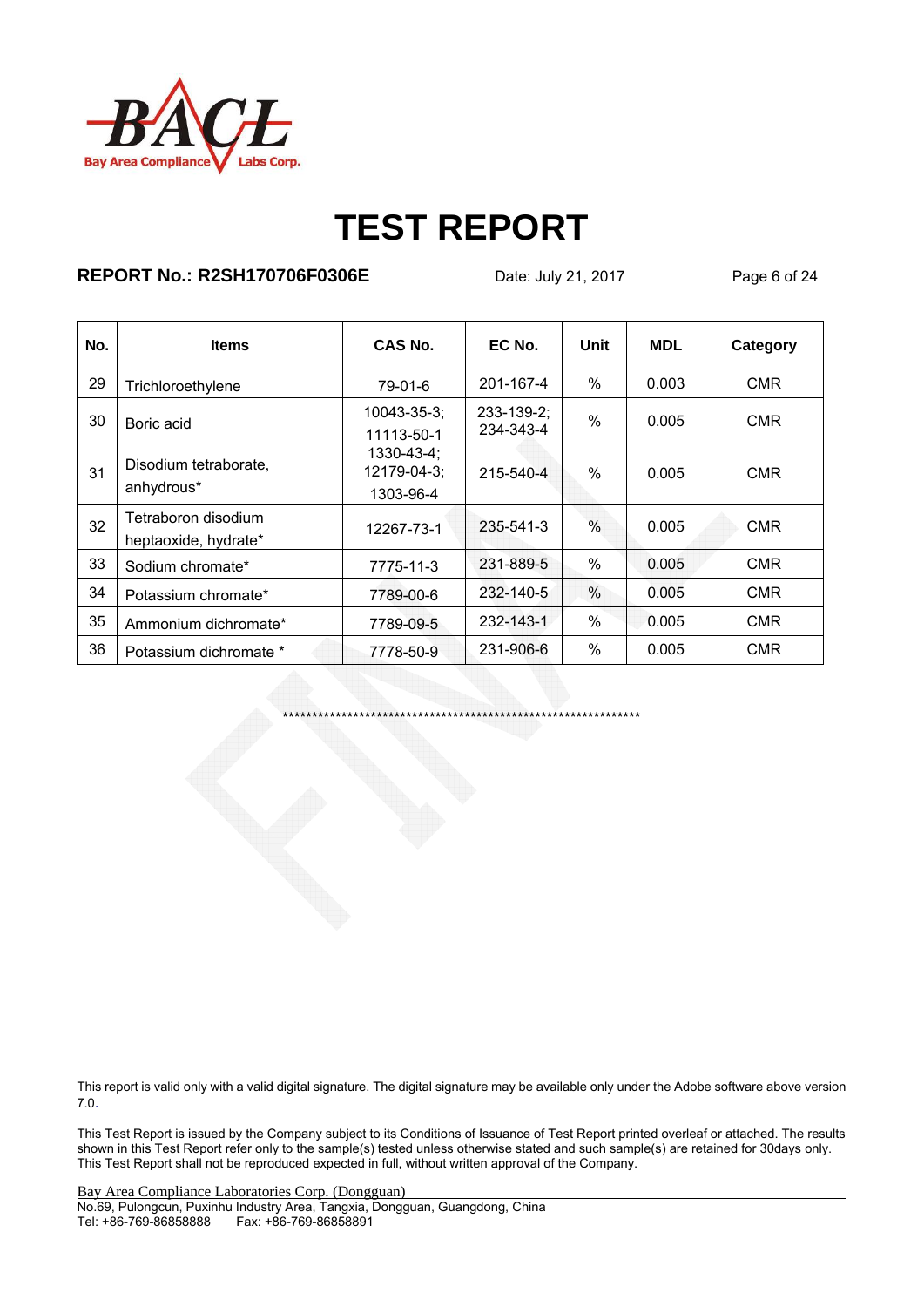

### **REPORT No.: R2SH170706F0306E** Date: July 21, 2017 Page 7 of 24

| No. | <b>Items</b>                                                                        | CAS No.                 | EC No.                 | Unit          | <b>MDL</b> | Category   |
|-----|-------------------------------------------------------------------------------------|-------------------------|------------------------|---------------|------------|------------|
| 37  | Cobalt(II) sulfate*                                                                 | 10124-43-3              | 233-334-2              | $\frac{0}{0}$ | 0.005      | <b>CMR</b> |
| 38  | Cobalt(II) dinitrate*                                                               | 10141-05-6              | 233-402-1              | $\%$          | 0.005      | <b>CMR</b> |
| 39  | Cobalt(II) carbonate*                                                               | 513-79-1                | 208-169-4              | $\%$          | 0.005      | <b>CMR</b> |
| 40  | Cobalt(II) diacetate*                                                               | $71 - 48 - 7$           | 200-755-8              | $\%$          | 0.005      | <b>CMR</b> |
| 41  | 2-Methoxyethanol                                                                    | 109-86-4                | 203-713-7              | $\%$          | 0.005      | <b>CMR</b> |
| 42  | 2-Ethoxyethanol                                                                     | 110-80-5                | 203-804-1              | $\%$          | 0.005      | <b>CMR</b> |
| 43  | Chromium trioxide*                                                                  | 1333-82-0               | 215-607-8              | $\%$          | 0.005      | <b>CMR</b> |
| 44  | Chromic acid,<br>Dichromic acid,<br>Oligomers of chromicacid and<br>dichromic acid* | 7738-94-5<br>13530-68-2 | 231-801-5<br>236-881-5 | $\frac{0}{0}$ | 0.005      | <b>CMR</b> |

\*\*\*\*\*\*\*\*\*\*\*\*\*\*\*\*\*\*\*\*\*\*\*\*\*\*\*\*\*\*\*\*\*\*\*\*\*\*\*\*\*\*\*\*\*\*\*\*\*\*\*\*\*\*\*\*\*\*\*\*\*

This report is valid only with a valid digital signature. The digital signature may be available only under the Adobe software above version 7.0.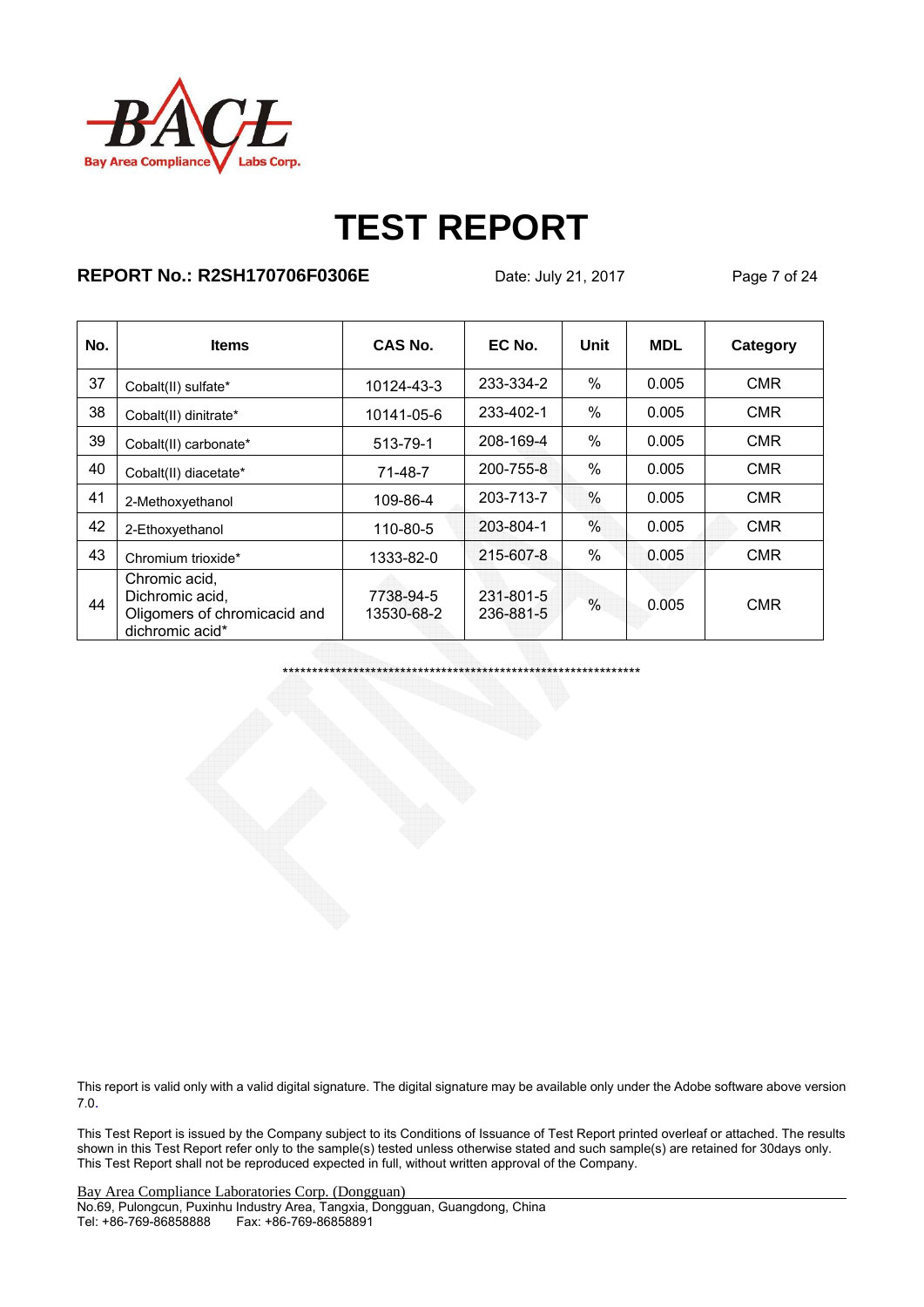

### **REPORT No.: R2SH170706F0306E** Date: July 21, 2017 Page 8 of 24

\*\*\*\*\*\*\*\*\*\*\*\*\*\*\*\*\*\*\*\*\*\*\*\*\*\*\*\*\*\*\*\*\*\*\*\*\*\*\*\*\*\*\*\*\*\*\*\*\*\*\*\*\*\*\*\*\*\*\*\*\*

| No. | <b>Items</b>                                                                          | CAS No.                     | EC No.          | Unit          | <b>MDL</b> | Category   |
|-----|---------------------------------------------------------------------------------------|-----------------------------|-----------------|---------------|------------|------------|
| 45  | 2-ethoxyethylacetate                                                                  | $111 - 15 - 9$              | 203-839-2       | $\%$          | 0.005      | <b>CMR</b> |
| 46  | strontium chromate*                                                                   | 7789-06-2                   | $232 - 142 - 6$ | $\%$          | 0.005      | CMR        |
| 47  | 1,2-Benzenedicarboxylic acid,<br>di-C7-11 branched and linear<br>alkyl esters (DHNUP) | 68515-42-4                  | 271-084-6       | $\%$          | 0.005      | <b>CMR</b> |
| 48  | Hydrazine                                                                             | 7803-57-8<br>$302 - 01 - 2$ | 206-114-9       | $\frac{0}{0}$ | 0.005      | <b>CMR</b> |
| 49  | 1-Methyl-2-pyrrolidinone                                                              | 872-50-4                    | 212-828-1       | %             | 0.005      | <b>CMR</b> |
| 50  | 1,2,3-trichloropropane                                                                | $96 - 18 - 4$               | 202-486-1       | $\%$          | 0.005      | <b>CMR</b> |
| 51  | 1,2-benzenedicarboxylic acid,<br>di-C6-8-branched alkyl esters,<br>C7-rich (DIHP).    | 71888-89-6                  | 276-158-1       | $\frac{0}{0}$ | 0.005      | <b>CMR</b> |

This report is valid only with a valid digital signature. The digital signature may be available only under the Adobe software above version 7.0.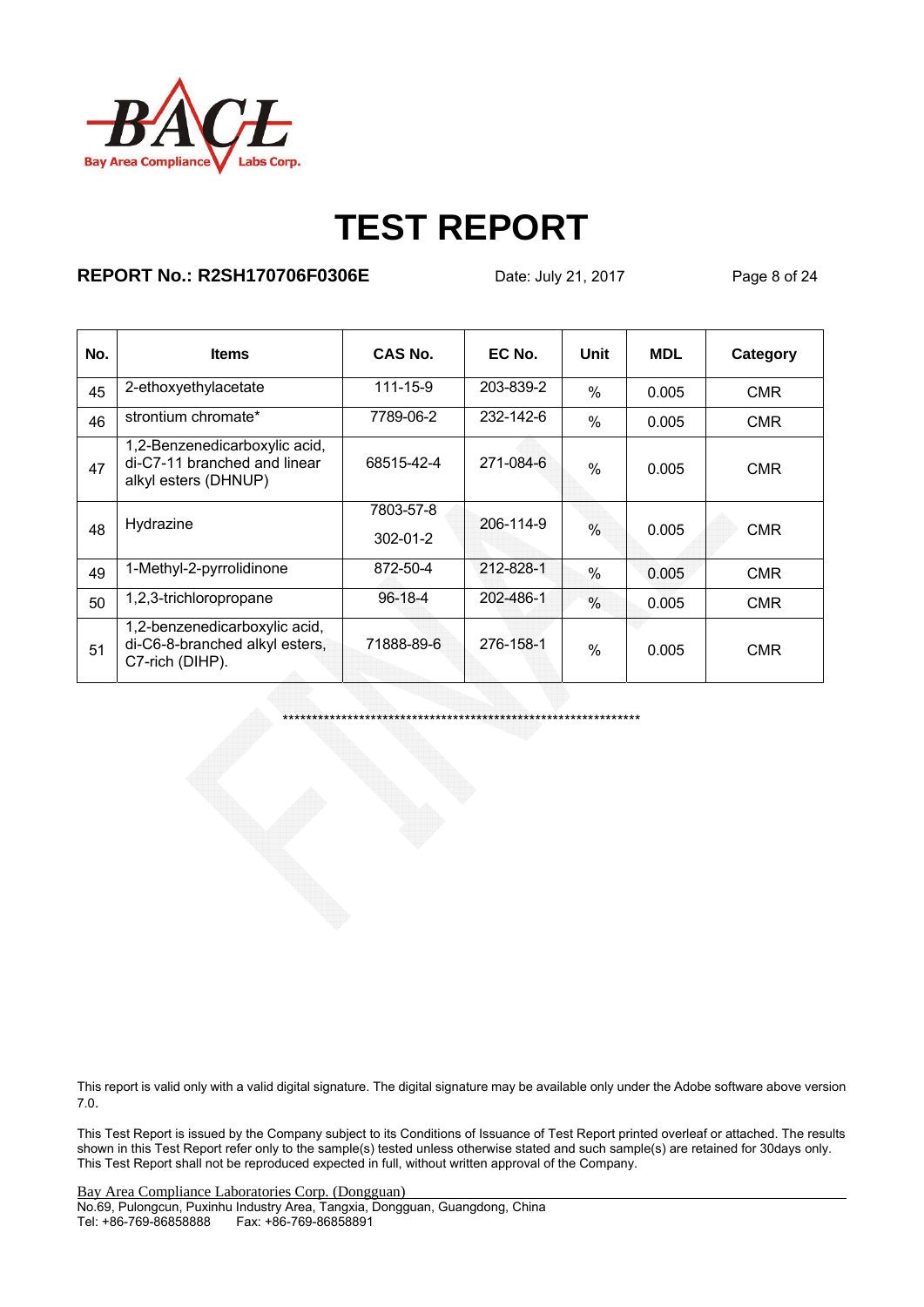

### **REPORT No.: R2SH170706F0306E** Date: July 21, 2017 Page 9 of 24

| No. | <b>Items</b>                                               | <b>CAS No.</b> | EC No.    | Unit          | <b>MDL</b> | Category                                                                                   |
|-----|------------------------------------------------------------|----------------|-----------|---------------|------------|--------------------------------------------------------------------------------------------|
| 52  | Zirconia Aluminosilicate<br>Refractory Ceramic Fibres****  | $\prime$       | $\prime$  | $\frac{0}{0}$ | 0.005      | <b>CMR</b>                                                                                 |
| 53  | Calcium arsenate*                                          | 7778-44-1      | 231-904-5 | $\frac{0}{0}$ | 0.005      | <b>CMR</b>                                                                                 |
| 54  | Bis(2-methoxyethyl) ether                                  | 111-96-6       | 203-924-4 | %             | 0.005      | <b>CMR</b>                                                                                 |
| 55  | <b>Aluminosilicate Refractory</b><br>Ceramic Fibres****    | $\prime$       | Ι         | %             | 0.005      | <b>CMR</b>                                                                                 |
| 56  | Potassium<br>hydroxyoctaoxodizincatedichro<br>mate*        | 11103-86-9     | 234-329-8 | $\frac{0}{0}$ | 0.005      | <b>CMR</b>                                                                                 |
| 57  | Lead dipicrate,                                            | 6477-64-1      | 229-335-2 | $\frac{0}{0}$ | 0.005      | <b>CMR</b>                                                                                 |
| 58  | N,N-dimethylacetamide                                      | 127-19-5       | 204-826-4 | $\%$          | 0.005      | <b>CMR</b>                                                                                 |
| 59  | Arsenic acid                                               | 7778-39-4      | 231-901-9 | $\frac{0}{0}$ | 0.005      | <b>CMR</b>                                                                                 |
| 60  | 2-Methoxyaniline; o-Anisidine                              | $90 - 04 - 0$  | 201-963-1 | $\%$          | 0.005      | <b>CMR</b>                                                                                 |
| 61  | Trilead diarsenate*                                        | 3687-31-8      | 222-979-5 | $\%$          | 0.005      | <b>CMR</b>                                                                                 |
| 62  | 1,2-dichloroethane                                         | 107-06-2       | 203-458-1 | $\%$          | 0.005      | <b>CMR</b>                                                                                 |
| 63  | Pentazinc chromate<br>octahydroxide                        | 49663-84-5     | 256-418-0 | $\%$          | 0.005      | <b>CMR</b>                                                                                 |
| 64  | 4-(1,1,3,3-tetramethylbutyl)<br>phenol                     | 140-66-9       | 205-426-2 | $\%$          | 0.005      | Equivalent level of<br>concern having<br>probable serious<br>effects to the<br>environment |
| 65  | Formaldehyde, oligomeric<br>reaction products with aniline | 25214-70-4     | 500-036-1 | $\%$          | 0.005      | <b>CMR</b>                                                                                 |
| 66  | Bis(2-methoxyethyl) phthalate                              | 117-82-8       | 204-212-6 | %             | 0.005      | <b>CMR</b>                                                                                 |
| 67  | Lead diazide, Lead azide*                                  | 13424-46-9     | 236-542-1 | %             | 0.005      | <b>CMR</b>                                                                                 |
| 68  | Lead styphnate*                                            | 15245-44-0     | 239-290-0 | $\%$          | 0.005      | <b>CMR</b>                                                                                 |
| 69  | 2,2'-dichloro-4,4'-methylenedia<br>niline                  | $101 - 14 - 4$ | 202-918-9 | $\%$          | 0.005      | <b>CMR</b>                                                                                 |
| 70  | Phenolphthalein                                            | 77-09-8        | 201-004-7 | $\%$          | 0.005      | <b>CMR</b>                                                                                 |
| 71  | Dichromium tris(chromate)*                                 | 24613-89-6     | 246-356-2 | %             | 0.005      | <b>CMR</b>                                                                                 |

\*\*\*\*\*\*\*\*\*\*\*\*\*\*\*\*\*\*\*\*\*\*\*\*\*\*\*\*\*\*\*\*\*\*\*\*\*\*\*\*\*\*\*\*\*\*\*\*\*\*\*\*\*\*\*\*\*\*\*\*\*

This report is valid only with a valid digital signature. The digital signature may be available only under the Adobe software above version 7.0.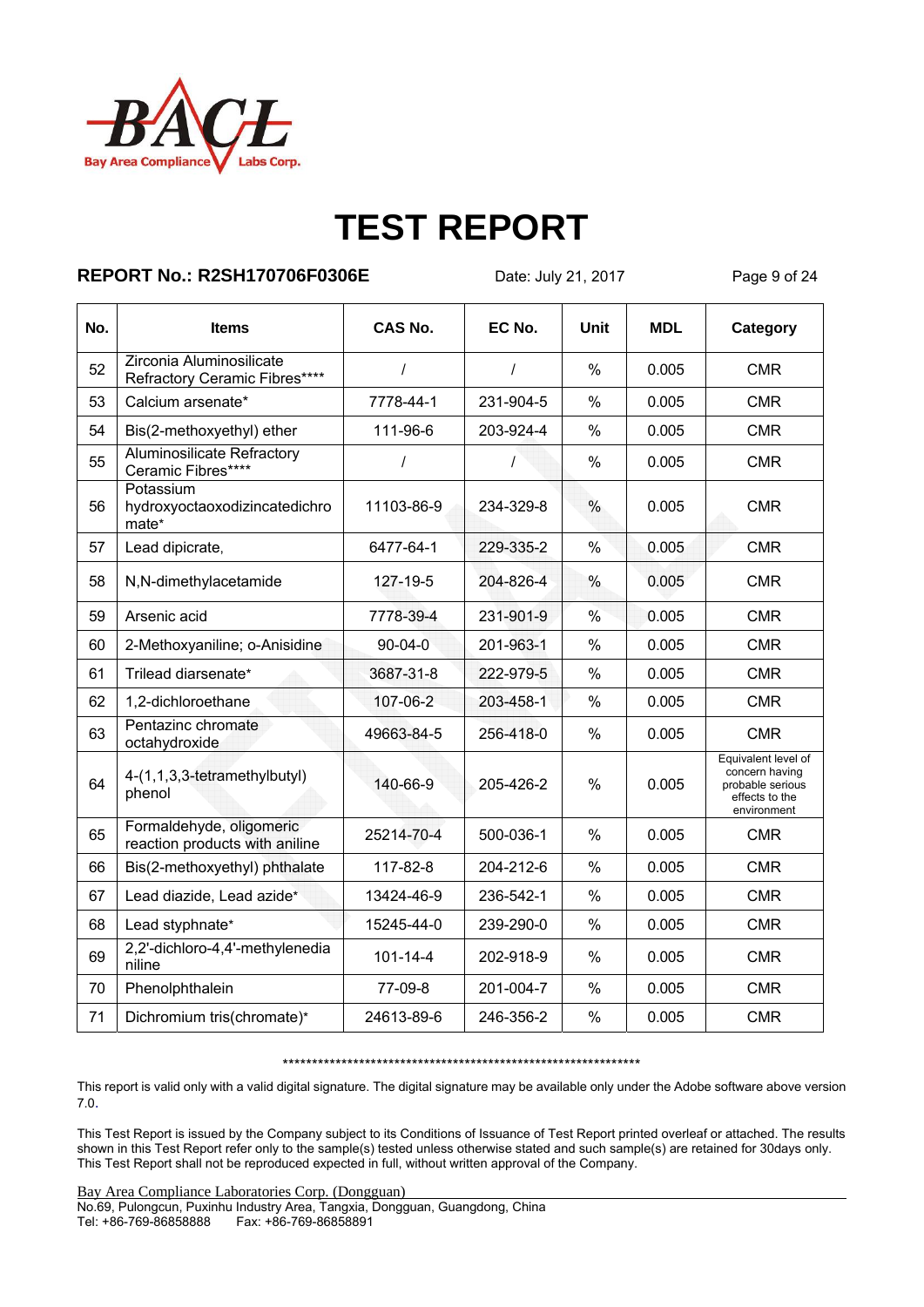

### **REPORT No.: R2SH170706F0306E** Date: July 21, 2017 Page 10 of 24

| No. | <b>Items</b>                                                                                                                                            | <b>CAS No.</b> | EC No.    | <b>Unit</b>   | <b>MDL</b> | Category   |
|-----|---------------------------------------------------------------------------------------------------------------------------------------------------------|----------------|-----------|---------------|------------|------------|
| 72  | 1,2-bis(2-methoxyethoxy)ethan<br>e (TEGDME; triglyme)                                                                                                   | 112-49-2       | 203-977-3 | $\frac{0}{0}$ | 0.005      | <b>CMR</b> |
| 73  | 1,2-dimethoxyethane; ethylene<br>glycol dimethyl ether (EGDME)                                                                                          | $110 - 71 - 4$ | 203-794-9 | $\frac{0}{0}$ | 0.005      | <b>CMR</b> |
| 74  | Diboron trioxide*                                                                                                                                       | 1303-86-2      | 215-125-8 | $\frac{0}{0}$ | 0.005      | <b>CMR</b> |
| 75  | Formamide                                                                                                                                               | $75-12-7$      | 200-842-0 | $\frac{0}{0}$ | 0.005      | <b>CMR</b> |
| 76  | Lead(II)<br>bis(methanesulfonate)*                                                                                                                      | 17570-76-2     | 401-750-5 | $\%$          | 0.005      | <b>CMR</b> |
| 77  | <b>TGIC</b><br>$(1,3,5-tris(oxiranylmethyl)-1,3,5)$<br>-triazine-2,4,6(1H,3H,5H)-trion<br>e)                                                            | 2451-62-9      | 219-514-3 | $\frac{0}{0}$ | 0.005      | <b>CMR</b> |
| 78  | $\beta$ -TGIC (1,3,5-tris[(2S and<br>2R)-2,3-epoxypropyl]-1,3,5-tria<br>zine-2,4,6-(1H,3H,5H)-trione)                                                   | 59653-74-6     | 423-400-0 | $\frac{0}{0}$ | 0.005      | <b>CMR</b> |
| 79  | 4,4'-bis(dimethylamino)benzop<br>henone (Michler's ketone                                                                                               | $90 - 94 - 8$  | 202-027-5 | $\frac{0}{0}$ | 0.005      | <b>CMR</b> |
| 80  | N,N,N',N'-tetramethyl-4,4'-meth<br>ylenedianiline (Michler's base)                                                                                      | $101 - 61 - 1$ | 202-959-2 | $\frac{0}{0}$ | 0.005      | <b>CMR</b> |
| 81  | [4-[4,4'-bis(dimethylamino)<br>benzhydrylidene]cyclohexa-2,5<br>-dien-1-ylidene]dimethylammo<br>nium chloride (C.I. Basic Violet<br>3)                  | 548-62-9       | 208-953-6 | $\frac{0}{0}$ | 0.005      | <b>CMR</b> |
| 82  | [4-[[4-anilino-1-naphthyl][4-(di<br>methylamino)phenyl]methylene<br>]cyclohexa-2,5-dien-1-ylidene]<br>dimethylammonium chloride<br>(C.I. Basic Blue 26) | 2580-56-5      | 219-943-6 | $\frac{0}{0}$ | 0.005      | <b>CMR</b> |
| 83  | $\alpha$ , $\alpha$ -Bis[4-(dimethylamino)phen<br>$y$  ]-4<br>(phenylamino)naphthalene-1<br>-methanol(C.I. Solvent Blue 4)                              | 6786-83-0      | 229-851-8 | $\frac{0}{0}$ | 0.005      | <b>CMR</b> |
| 84  | 4,4'-bis(dimethylamino)-4"-(me<br>thylamino)trityl alcohol                                                                                              | $561 - 41 - 1$ | 209-218-2 | $\%$          | 0.005      | <b>CMR</b> |

\*\*\*\*\*\*\*\*\*\*\*\*\*\*\*\*\*\*\*\*\*\*\*\*\*\*\*\*\*\*\*\*\*\*\*\*\*\*\*\*\*\*\*\*\*\*\*\*\*\*\*\*\*\*\*\*\*\*\*\*\*

This report is valid only with a valid digital signature. The digital signature may be available only under the Adobe software above version 7.0.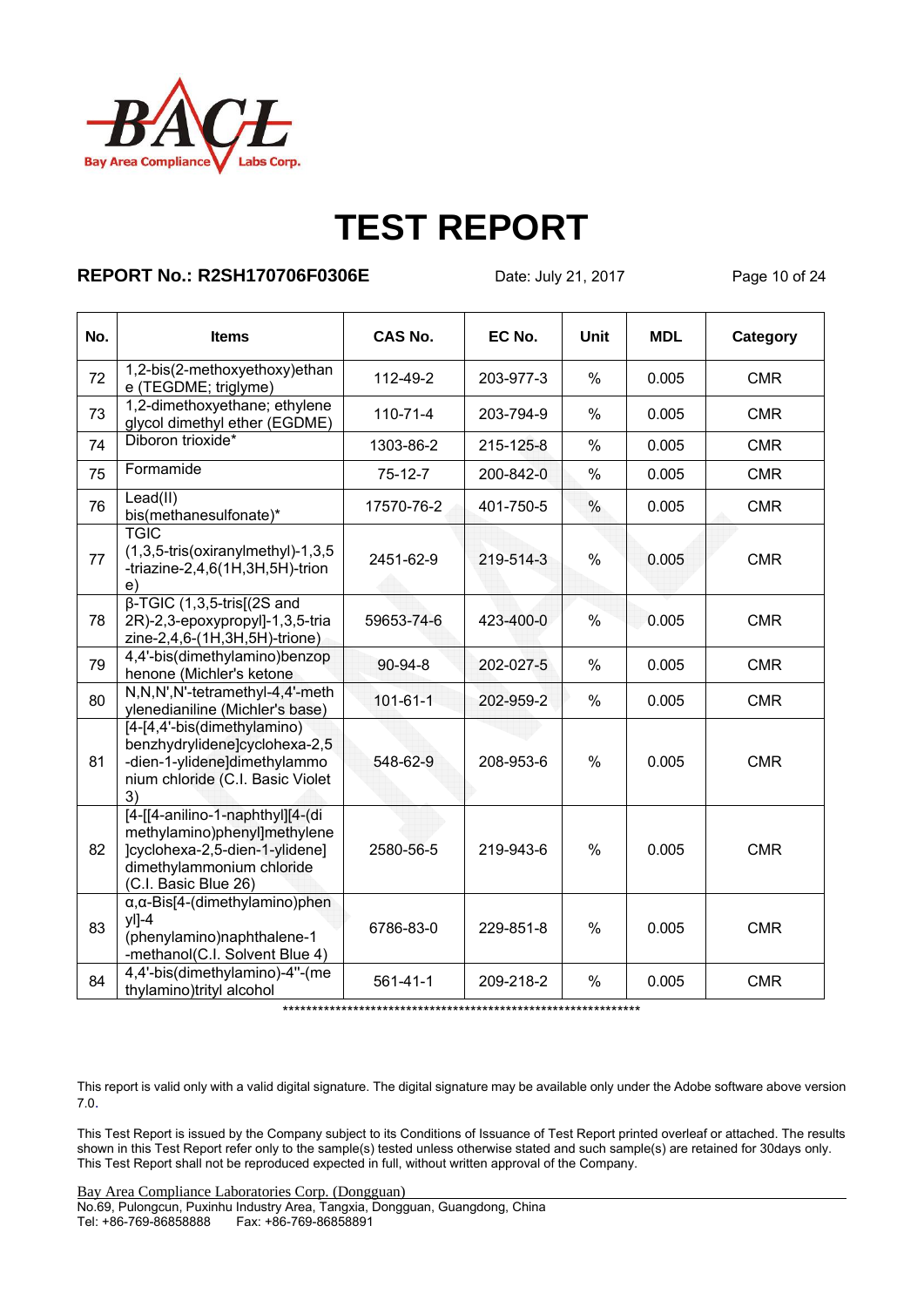

### **REPORT No.: R2SH170706F0306E** Date: July 21, 2017 Page 11 of 24

| No. | <b>Items</b>                                                                                                                                                                                                                                                                                                  | CAS No.    | EC No.    | Unit          | <b>MDL</b> | Category                                                                                   |
|-----|---------------------------------------------------------------------------------------------------------------------------------------------------------------------------------------------------------------------------------------------------------------------------------------------------------------|------------|-----------|---------------|------------|--------------------------------------------------------------------------------------------|
| 85  | Bis(pentabromophenyl) ether                                                                                                                                                                                                                                                                                   | 1163-19-5  | 214-604-9 | $\frac{0}{0}$ | 0.005      | <b>PBT</b>                                                                                 |
| 86  | Pentacosafluorotridecanoic<br>acid                                                                                                                                                                                                                                                                            | 72629-94-8 | 276-745-2 | $\%$          | 0.005      | vPvB                                                                                       |
| 87  | Tricosafluorododecanoic acid                                                                                                                                                                                                                                                                                  | 307-55-1   | 206-203-2 | $\frac{0}{0}$ | 0.005      | vPvB                                                                                       |
| 88  | Henicosafluoroundecanoic acid                                                                                                                                                                                                                                                                                 | 2058-94-8  | 218-165-4 | $\%$          | 0.005      | vPvB                                                                                       |
| 89  | Heptacosafluorotetradecanoic<br>acid                                                                                                                                                                                                                                                                          | 376-06-7   | 206-803-4 | $\%$          | 0.005      | vPvB                                                                                       |
| 90  | 4-(1,1,3,3-tetramethylbutyl)phe<br>nol, ethoxylated - covering<br>well-defined substances and<br>UVCB substances, polymers<br>and homologues                                                                                                                                                                  |            |           | $\%$          | 0.005      | Equivalent level of<br>concern having<br>probable serious<br>effects to the<br>environment |
| 91  | 4-Nonylphenol, branched and<br>linear - substances with a linear<br>and/or branched alkyl chain<br>with a carbon number of 9<br>covalently bound in position 4<br>to phenol, covering also UVCB-<br>and well-defined substances<br>which include any of the<br>individual isomers or a<br>combination thereof |            |           | $\frac{0}{0}$ | 0.005      | Equivalent level of<br>concern having<br>probable serious<br>effects to the<br>environment |
| 92  | Diazene-1,2-dicarboxamide<br>(C,C'-azodi(formamide))                                                                                                                                                                                                                                                          | 123-77-3   | 204-650-8 | $\%$          | 0.005      | Equivalent level of<br>concern having<br>probable serious<br>effects to the<br>environment |

\*\*\*\*\*\*\*\*\*\*\*\*\*\*\*\*\*\*\*\*\*\*\*\*\*\*\*\*\*\*\*\*\*\*\*\*\*\*\*\*\*\*\*\*\*\*\*\*\*\*\*\*\*\*\*\*\*\*\*\*\*

This report is valid only with a valid digital signature. The digital signature may be available only under the Adobe software above version 7.0.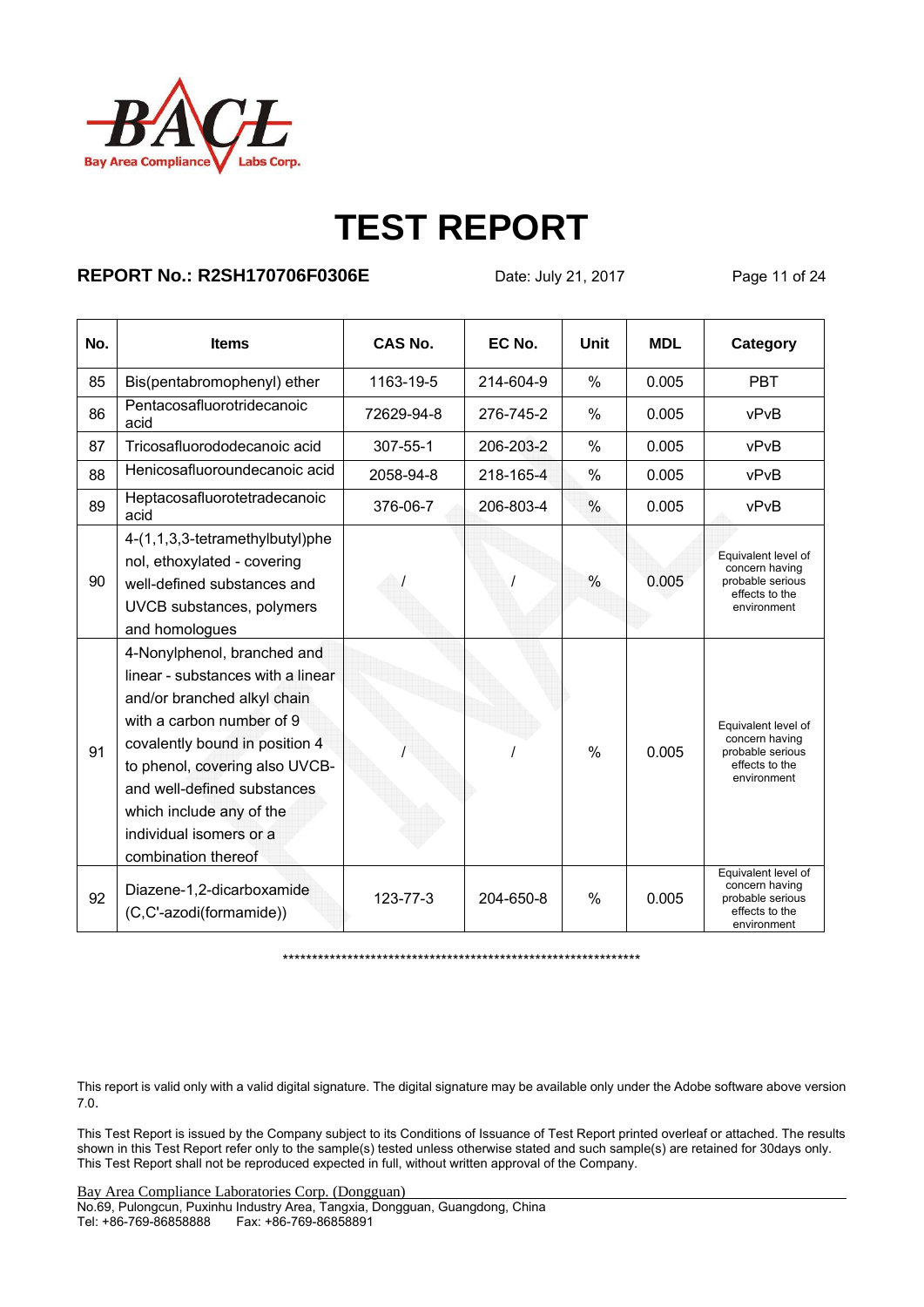

#### **REPORT No.: R2SH170706F0306E** Date: July 21, 2017 Page 12 of 24

| No. | <b>Items</b>                                                                                                                                                                                                                                                                                                                    | <b>CAS No.</b>                                          | EC No.                                              | Unit          | <b>MDL</b> | Category                                                                                   |
|-----|---------------------------------------------------------------------------------------------------------------------------------------------------------------------------------------------------------------------------------------------------------------------------------------------------------------------------------|---------------------------------------------------------|-----------------------------------------------------|---------------|------------|--------------------------------------------------------------------------------------------|
| 93  | Cyclohexane-1,2-dicarboxyli<br>c anhydride [1]<br>cis-cyclohexane-1,2-dicarbo<br>xylic anhydride [2]<br>trans-cyclohexane-1,2-dicarb<br>oxylic anhydride [3] [The<br>individual cis- [2] and trans-<br>[3] isomer substances and all<br>possible combinations of the<br>cis- and trans-isomers [1] are<br>covered by this entry | 85-42-7<br>13149-00-3<br>14166-21-3                     | 201-604-9<br>236-086-3<br>238-009-9                 | $\frac{0}{0}$ | 0.005      | Equivalent level of<br>concern having<br>probable serious<br>effects to the<br>environment |
| 94  | Hexahydromethylphathalic<br>anhydride,<br>Hexahydro-4-methylphathali<br>c anhydride,<br>Hexahydro-1-methylphathali<br>c anhydride,<br>Hexahydro-3-methylphathali<br>c anhydride                                                                                                                                                 | 25550-51-0,<br>19438-60-9.<br>48122-14-1.<br>57110-29-9 | 247-094-1,<br>243-072-0.<br>256-356-4,<br>260-566-1 | $\frac{0}{0}$ | 0.005      | Equivalent level of<br>concern having<br>probable serious<br>effects to the<br>environment |
| 95  | Methoxy acetic acid                                                                                                                                                                                                                                                                                                             | 625-45-6                                                | 210-894-6                                           | $\frac{0}{0}$ | 0.005      | <b>CMR</b>                                                                                 |
| 96  | 1,2-Benzenedicarboxylic<br>acid, dipentylester, branched<br>and linear                                                                                                                                                                                                                                                          | 84777-06-0                                              | 284-032-2                                           | $\%$          | 0.005      | <b>CMR</b>                                                                                 |
| 97  | Diisopentylphthalate (DIPP)                                                                                                                                                                                                                                                                                                     | 605-50-5                                                | 210-088-4                                           | $\frac{0}{0}$ | 0.005      | <b>CMR</b>                                                                                 |
| 98  | N-pentyl-isopentylphtalate                                                                                                                                                                                                                                                                                                      | 776297-69-9                                             |                                                     | $\frac{0}{0}$ | 0.005      | <b>CMR</b>                                                                                 |
| 99  | 1,2-Diethoxyethane                                                                                                                                                                                                                                                                                                              | 629-14-1                                                | 211-076-1                                           | $\frac{0}{0}$ | 0.005      | <b>CMR</b>                                                                                 |
| 100 | N,N-dimethylformamide;<br>dimethyl formamideN,N                                                                                                                                                                                                                                                                                 | 68-12-2                                                 | 200-679-5                                           | $\%$          | 0.005      | <b>CMR</b>                                                                                 |
| 101 | Dibutyltin dichloride (DBT)                                                                                                                                                                                                                                                                                                     | 683-18-1                                                | 211-670-0                                           | $\%$          | 0.005      | <b>CMR</b>                                                                                 |
| 102 | Acetic acid, lead salt, basic*                                                                                                                                                                                                                                                                                                  | 51404-69-4                                              | 257-175-3                                           | $\frac{0}{6}$ | 0.005      | <b>CMR</b>                                                                                 |
| 103 | Basic lead carbonate (trilead<br>bis(carbonate)dihydroxide)*                                                                                                                                                                                                                                                                    | 1319-46-6                                               | 215-290-6                                           | $\%$          | 0.005      | <b>CMR</b>                                                                                 |
| 104 | Lead oxide sulfate (basic<br>lead sulfate)*                                                                                                                                                                                                                                                                                     | 12036-76-9                                              | 234-853-7                                           | $\%$          | 0.005      | <b>CMR</b>                                                                                 |
| 105 | [Phthalato(2-)]dioxotrilead<br>(dibasic lead phthalate)*                                                                                                                                                                                                                                                                        | 69011-06-9                                              | 273-688-5                                           | %             | 0.005      | <b>CMR</b>                                                                                 |

This report is valid only with a valid digital signature. The digital signature may be available only under the Adobe software above version 7.0.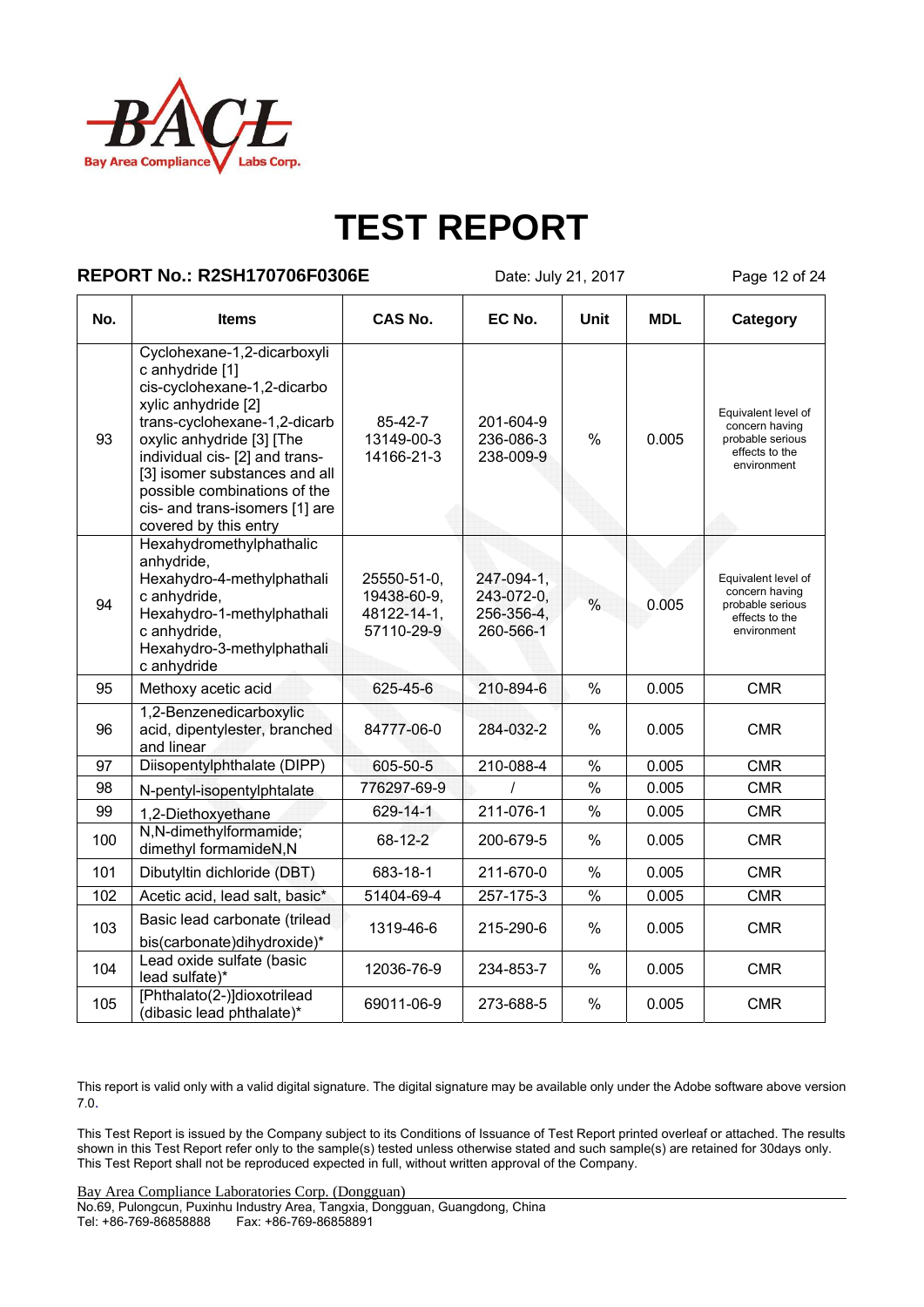

### **REPORT No.: R2SH170706F0306E** Date: July 21, 2017 Page 13 of 24

| No. | <b>Items</b>                                                                                                                                                                                                                                                                                                                                                                | <b>CAS No.</b> | EC No.    | Unit          | <b>MDL</b> | Category   |
|-----|-----------------------------------------------------------------------------------------------------------------------------------------------------------------------------------------------------------------------------------------------------------------------------------------------------------------------------------------------------------------------------|----------------|-----------|---------------|------------|------------|
| 106 | Dioxobis(stearato)trilead*                                                                                                                                                                                                                                                                                                                                                  | 12578-12-0     | 235-702-8 | $\%$          | 0.005      | <b>CMR</b> |
| 107 | Fatty acids, C16-18, lead<br>salts *                                                                                                                                                                                                                                                                                                                                        | 91031-62-8     | 292-966-7 | $\%$          | 0.005      | <b>CMR</b> |
| 108 | Lead bis(tetrafluoroborate)*                                                                                                                                                                                                                                                                                                                                                | 13814-96-5     | 237-486-0 | $\frac{0}{0}$ | 0.005      | <b>CMR</b> |
| 109 | Lead cynamidate*                                                                                                                                                                                                                                                                                                                                                            | 20837-86-9     | 244-073-9 | $\%$          | 0.005      | <b>CMR</b> |
| 110 | Lead dinitrate*                                                                                                                                                                                                                                                                                                                                                             | 10099-74-8     | 233-245-9 | $\%$          | 0.005      | <b>CMR</b> |
| 111 | Lead oxide (lead monoxide)*                                                                                                                                                                                                                                                                                                                                                 | 1317-36-8      | 215-267-0 | $\%$          | 0.005      | <b>CMR</b> |
| 112 | Lead tetroxide (orange lead)*                                                                                                                                                                                                                                                                                                                                               | 1314-41-6      | 215-235-6 | $\frac{0}{0}$ | 0.005      | <b>CMR</b> |
| 113 | Lead titanium trioxide*                                                                                                                                                                                                                                                                                                                                                     | 12060-00-3     | 235-038-9 | $\%$          | 0.005      | <b>CMR</b> |
| 114 | Lead Titanium Zirconium<br>Oxide*                                                                                                                                                                                                                                                                                                                                           | 12626-81-2     | 235-727-4 | %             | 0.005      | <b>CMR</b> |
| 115 | Pentalead tetraoxide<br>sulphate*                                                                                                                                                                                                                                                                                                                                           | 12065-90-6     | 235-067-7 | $\%$          | 0.005      | <b>CMR</b> |
| 116 | Pyrochlore, antimony lead<br>yellow C.I.*                                                                                                                                                                                                                                                                                                                                   | 8012-00-8      | 232-382-1 | $\%$          | 0.005      | <b>CMR</b> |
| 117 | Silicic acid (H2Si2O5),<br>barium salt $(1:1)$ ,<br>lead-doped, [with lead (Pb)<br>content above the applicable<br>generic concentration limit<br>for 'toxicity for reproduction'<br>Repr. 1A (CLP) or category 1<br>(DSD); the substance is a<br>member of the group entry of<br>lead compounds, with index<br>number 082-001-00-6 in<br>Regulation (EC) No<br>1272/2008]* | 68784-75-8     | 272-271-5 | $\%$          | 0.005      | <b>CMR</b> |
| 118 | Silicic acid, lead salt*                                                                                                                                                                                                                                                                                                                                                    | 11120-22-2     | 234-363-3 | $\frac{0}{0}$ | 0.005      | <b>CMR</b> |
| 119 | Sulfurous acid, lead salt,<br>dibasic*                                                                                                                                                                                                                                                                                                                                      | 62229-08-7     | 263-467-1 | $\%$          | 0.005      | <b>CMR</b> |
| 120 | Tetraethyllead*                                                                                                                                                                                                                                                                                                                                                             | 78-00-2        | 201-075-4 | $\%$          | 0.005      | <b>CMR</b> |
| 121 | Tetralead trioxide sulphate*                                                                                                                                                                                                                                                                                                                                                | 12202-17-4     | 235-380-9 | $\%$          | 0.005      | <b>CMR</b> |
| 122 | Trilead dioxide phosphonate*                                                                                                                                                                                                                                                                                                                                                | 12141-20-7     | 235-252-2 | $\%$          | 0.005      | <b>CMR</b> |

This report is valid only with a valid digital signature. The digital signature may be available only under the Adobe software above version 7.0.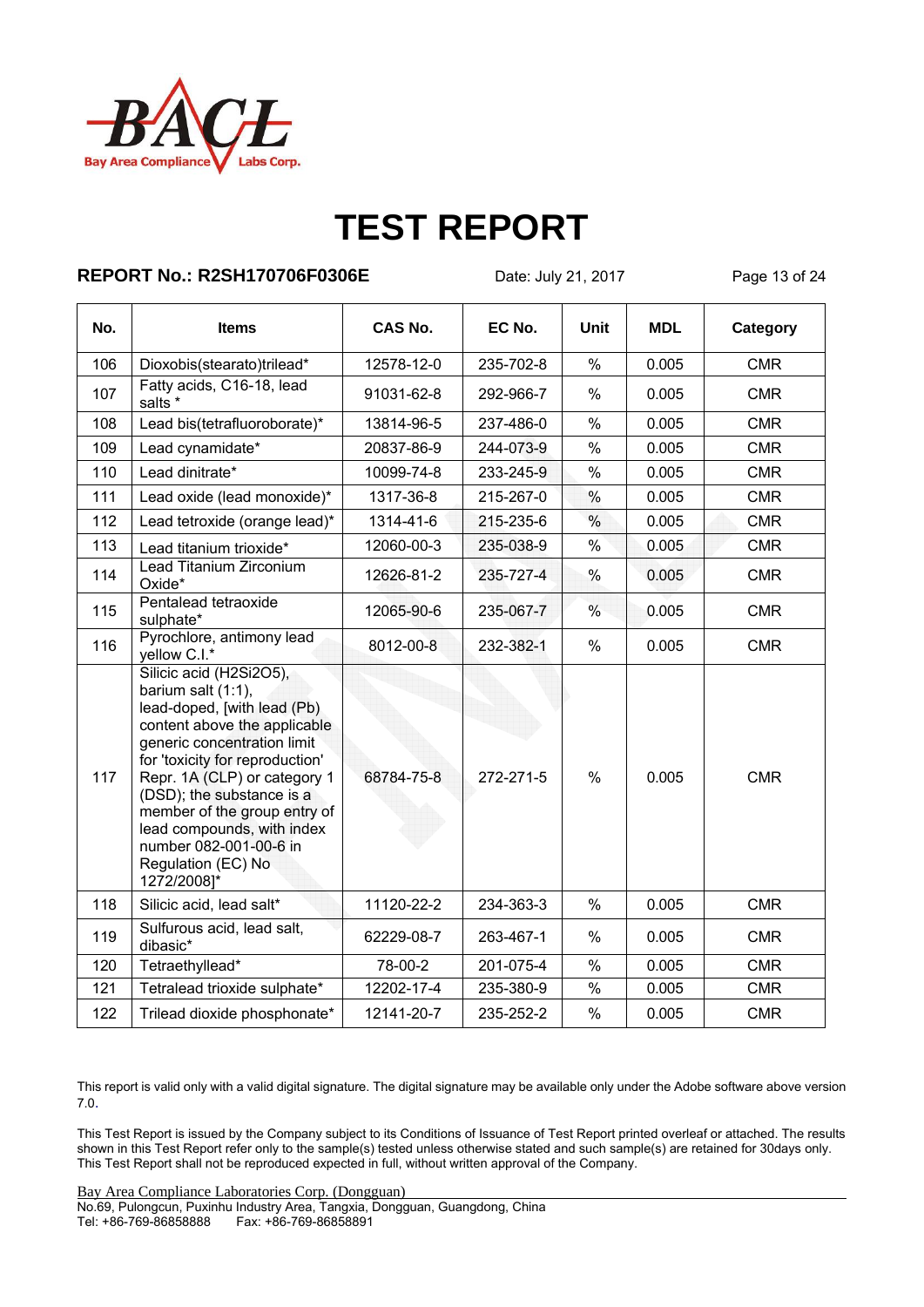

### **REPORT No.: R2SH170706F0306E** Date: July 21, 2017 Page 14 of 24

| No. | <b>Items</b>                                           | <b>CAS No.</b> | EC No.    | Unit          | <b>MDL</b> | Category   |
|-----|--------------------------------------------------------|----------------|-----------|---------------|------------|------------|
| 123 | Furan                                                  | 110-00-9       | 203-727-3 | $\%$          | 0.005      | <b>CMR</b> |
| 124 | Propylene oxide;<br>1,2-epoxypropane;<br>methyloxirane | 75-56-9        | 200-879-2 | $\%$          | 0.005      | <b>CMR</b> |
| 125 | Diethyl sulphate                                       | 64-67-5        | 200-589-6 | $\%$          | 0.005      | <b>CMR</b> |
| 126 | Dimethyl sulphate                                      | $77 - 78 - 1$  | 201-058-1 | $\%$          | 0.005      | <b>CMR</b> |
| 127 | 3-ethyl-2-methyl-2-(3-methyl<br>butyl)-1,3-oxazolidine | 143860-04-2    | 421-150-7 | $\frac{0}{0}$ | 0.005      | <b>CMR</b> |
| 128 | Dinoseb                                                | 88-85-7        | 201-861-7 | $\frac{0}{0}$ | 0.005      | <b>CMR</b> |
| 129 | 4,4'-methylenedi-o-toluidine                           | 838-88-0       | 212-658-8 | $\%$          | 0.005      | <b>CMR</b> |
| 130 | 4,4'-oxydianiline and its salts                        | 101-80-4       | 202-977-0 | %             | 0.005      | <b>CMR</b> |
| 131 | 4-Aminoazobenzene;<br>4-Phenylazoaniline               | 60-09-3        | 200-453-6 | $\%$          | 0.005      | <b>CMR</b> |
| 132 | 4-methyl-m-phenylenediamin<br>e (2,4-toluene-diamine)  | 95-80-7        | 202-453-1 | $\%$          | 0.005      | <b>CMR</b> |
| 133 | 6-methoxy-m-toluidine<br>(p-cresidine)                 | $120 - 71 - 8$ | 204-419-1 | $\%$          | 0.005      | <b>CMR</b> |
| 134 | Biphenyl-4-ylamine                                     | $92 - 67 - 1$  | 202-177-1 | %             | 0.005      | <b>CMR</b> |
| 135 | o-aminoazotoluene                                      | $97 - 56 - 3$  | 202-591-2 | %             | 0.005      | <b>CMR</b> |
| 136 | o-Toluidine; 2-Aminotoluene                            | 95-53-4        | 202-429-0 | $\%$          | 0.005      | <b>CMR</b> |
| 137 | N-methylacetamide                                      | 79-16-3        | 201-182-6 | $\%$          | 0.005      | <b>CMR</b> |
| 138 | 1-bromopropane; n-propyl<br>bromide                    | 106-94-5       | 203-445-0 | $\%$          | 0.005      | <b>CMR</b> |

\*\*\*\*\*\*\*\*\*\*\*\*\*\*\*\*\*\*\*\*\*\*\*\*\*\*\*\*\*\*\*\*\*\*\*\*\*\*\*\*\*\*\*\*\*\*\*\*\*\*\*\*\*\*\*\*\*\*\*\*\*

This report is valid only with a valid digital signature. The digital signature may be available only under the Adobe software above version 7.0.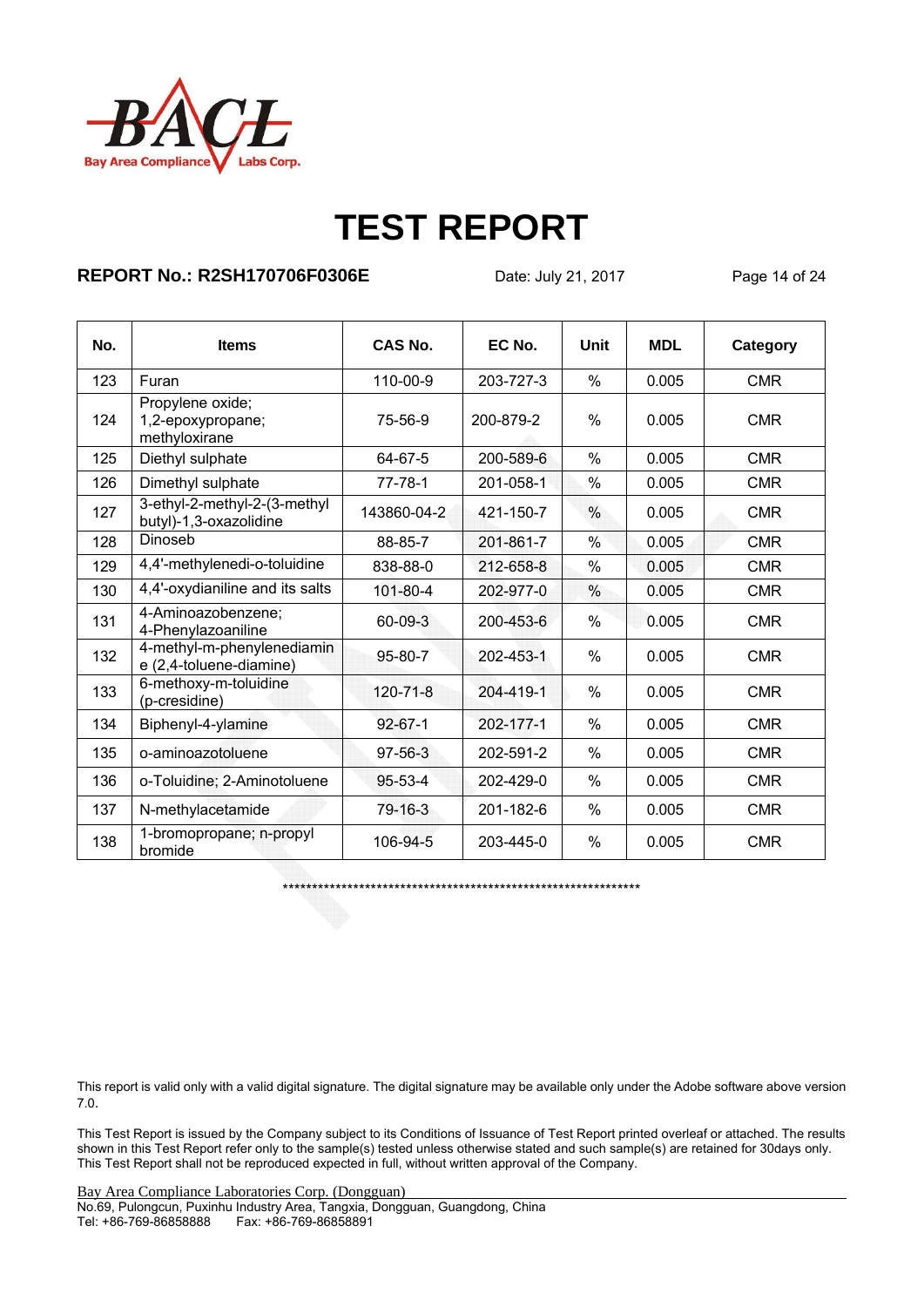

### **REPORT No.: R2SH170706F0306E** Date: July 21, 2017 Page 15 of 24

| No. | <b>Items</b>                                                                                                                                                                                                                                                                                                                                                      | CAS No.   | EC No.    | Unit          | <b>MDL</b> | Category                                                                                   |
|-----|-------------------------------------------------------------------------------------------------------------------------------------------------------------------------------------------------------------------------------------------------------------------------------------------------------------------------------------------------------------------|-----------|-----------|---------------|------------|--------------------------------------------------------------------------------------------|
| 139 | Cadmium                                                                                                                                                                                                                                                                                                                                                           | 7440-43-9 | 231-152-8 | $\frac{0}{0}$ | 0.001      | <b>CMR</b>                                                                                 |
| 140 | Cadmium oxide *                                                                                                                                                                                                                                                                                                                                                   | 1306-19-0 | 215-146-2 | $\frac{0}{0}$ | 0.005      | <b>CMR</b>                                                                                 |
| 141 | Ammonium<br>pentadecafluorooctanoate(AP<br>FO)                                                                                                                                                                                                                                                                                                                    | 3825-26-1 | 223-320-4 | $\frac{0}{0}$ | 0.005      | <b>PBT</b>                                                                                 |
| 142 | Pentadecafluorooctanoic<br>acid(PFOA)                                                                                                                                                                                                                                                                                                                             | 335-67-1  | 206-397-9 | $\frac{0}{0}$ | 0.005      | <b>PBT</b>                                                                                 |
| 143 | Dipentyl phthalate(DPP)                                                                                                                                                                                                                                                                                                                                           | 131-18-0  | 205-017-9 | $\%$          | 0.005      | <b>PBT</b>                                                                                 |
| 144 | 4-Nonylphenol, branched and<br>linear, ethoxylated<br>[substances with alinear<br>and/or branched alkyl chain<br>witha carbon number of 9<br>covalentlybound in position 4<br>to phenol, ethoxylated<br>covering UVCB- and<br>well-defined substances,<br>polymers andhomologues,<br>which include any of<br>theindividual isomers<br>and/orcombinations thereof] |           |           | $\frac{0}{0}$ | 0.005      | Equivalent level of<br>concern having<br>probable serious<br>effects to the<br>environment |

\*\*\*\*\*\*\*\*\*\*\*\*\*\*\*\*\*\*\*\*\*\*\*\*\*\*\*\*\*\*\*\*\*\*\*\*\*\*\*\*\*\*\*\*\*\*\*\*\*\*\*\*\*\*\*\*\*\*\*\*\*

This report is valid only with a valid digital signature. The digital signature may be available only under the Adobe software above version 7.0.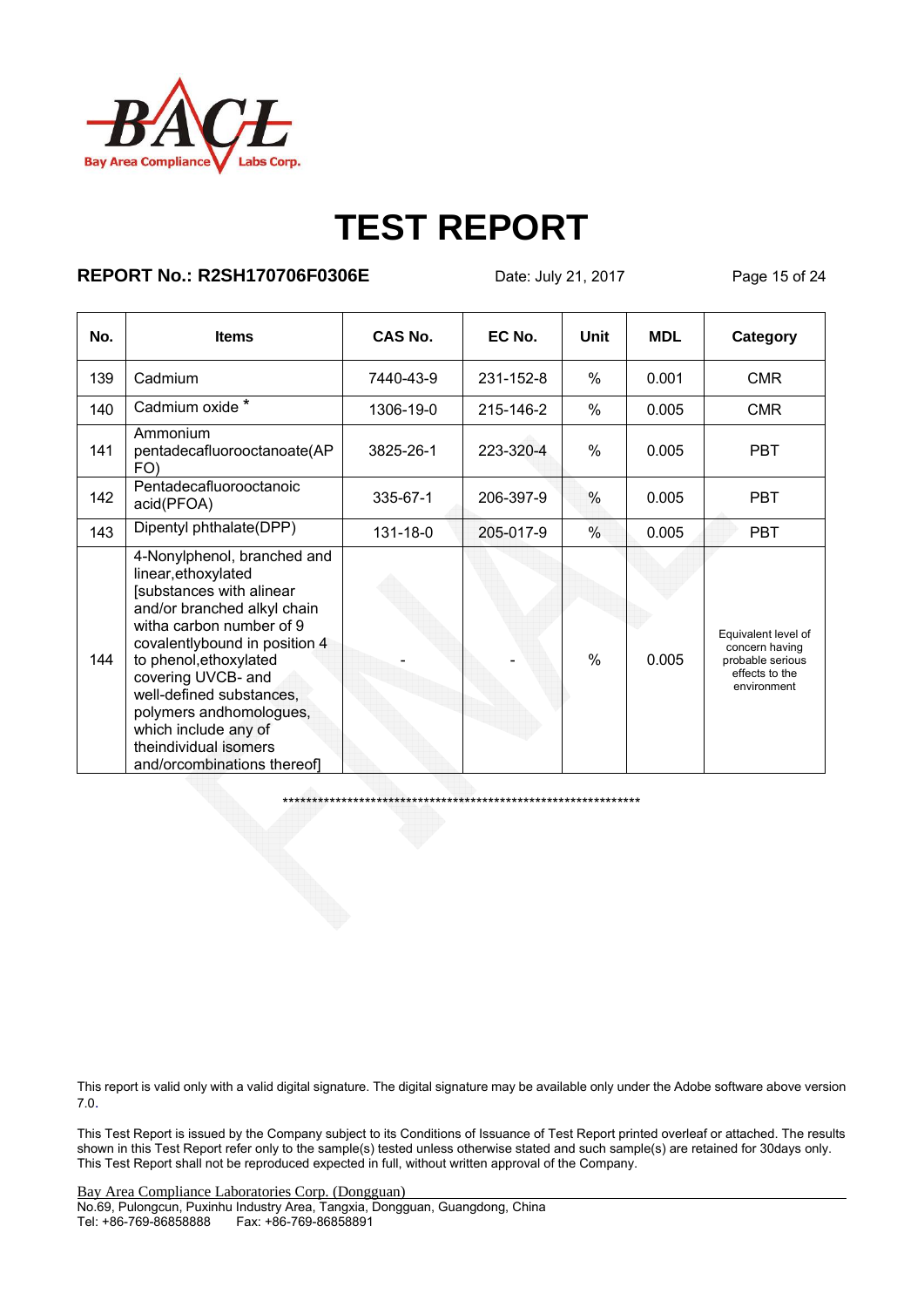

### **REPORT No.: R2SH170706F0306E** Date: July 21, 2017 Page 16 of 24

| No. | <b>Items</b>                                                                                                                                                           | CAS No.    | EC No.    | Unit          | <b>MDL</b> | Category                                                                                   |
|-----|------------------------------------------------------------------------------------------------------------------------------------------------------------------------|------------|-----------|---------------|------------|--------------------------------------------------------------------------------------------|
| 145 | Cadmium sulphide*                                                                                                                                                      | 1306-23-6  | 215-147-8 | $\frac{0}{0}$ | 0.005      | Equivalent level of<br>concern having<br>probable serious<br>effects to the<br>environment |
| 146 | Disodium3,3'-[[1,1'-biphenyl]-<br>4,4'-diylbis(azo)]bis(4-<br>aminonaphthalene-1-sulphon<br>ate) (C.I. Direct Red 28)                                                  | 1937-37-7  | 217-710-3 | $\frac{0}{0}$ | 0.005      | <b>CMR</b>                                                                                 |
| 147 | Dihexyl phthalate                                                                                                                                                      | 84-75-3    | 201-559-5 | $\frac{0}{0}$ | 0.005      | <b>PBT</b>                                                                                 |
| 148 | Imidazolidine-2-thione(2-imid<br>azoline-2-thiol)                                                                                                                      | 96-45-7    | 202-506-9 | $\frac{0}{0}$ | 0.005      | <b>PBT</b>                                                                                 |
| 149 | Trixylyl phosphate                                                                                                                                                     | 25155-23-1 | 246-677-8 | $\frac{0}{0}$ | 0.005      | <b>PBT</b>                                                                                 |
| 150 | Disodium4-amino-3-[[4'-[(2,4-<br>diaminophenyl)azo][1,1'-biph<br>enyl]-4-yl]azo]-5-hydroxy-6-(p<br>henylazo)naphthalene-2,7-dis<br>ulphonate (C.I. Direct Black<br>38) | 573-58-0   | 209-358-4 | $\%$          | 0.005      | <b>CMR</b>                                                                                 |
| 151 | Lead di(acetate)*                                                                                                                                                      | 301-04-2   | 206-104-4 | $\frac{0}{0}$ | 0.005      | <b>PBT</b>                                                                                 |

\*\*\*\*\*\*\*\*\*\*\*\*\*\*\*\*\*\*\*\*\*\*\*\*\*\*\*\*\*\*\*\*\*\*\*\*\*\*\*\*\*\*\*\*\*\*\*\*\*\*\*\*\*\*\*\*\*\*\*\*\*

This report is valid only with a valid digital signature. The digital signature may be available only under the Adobe software above version 7.0.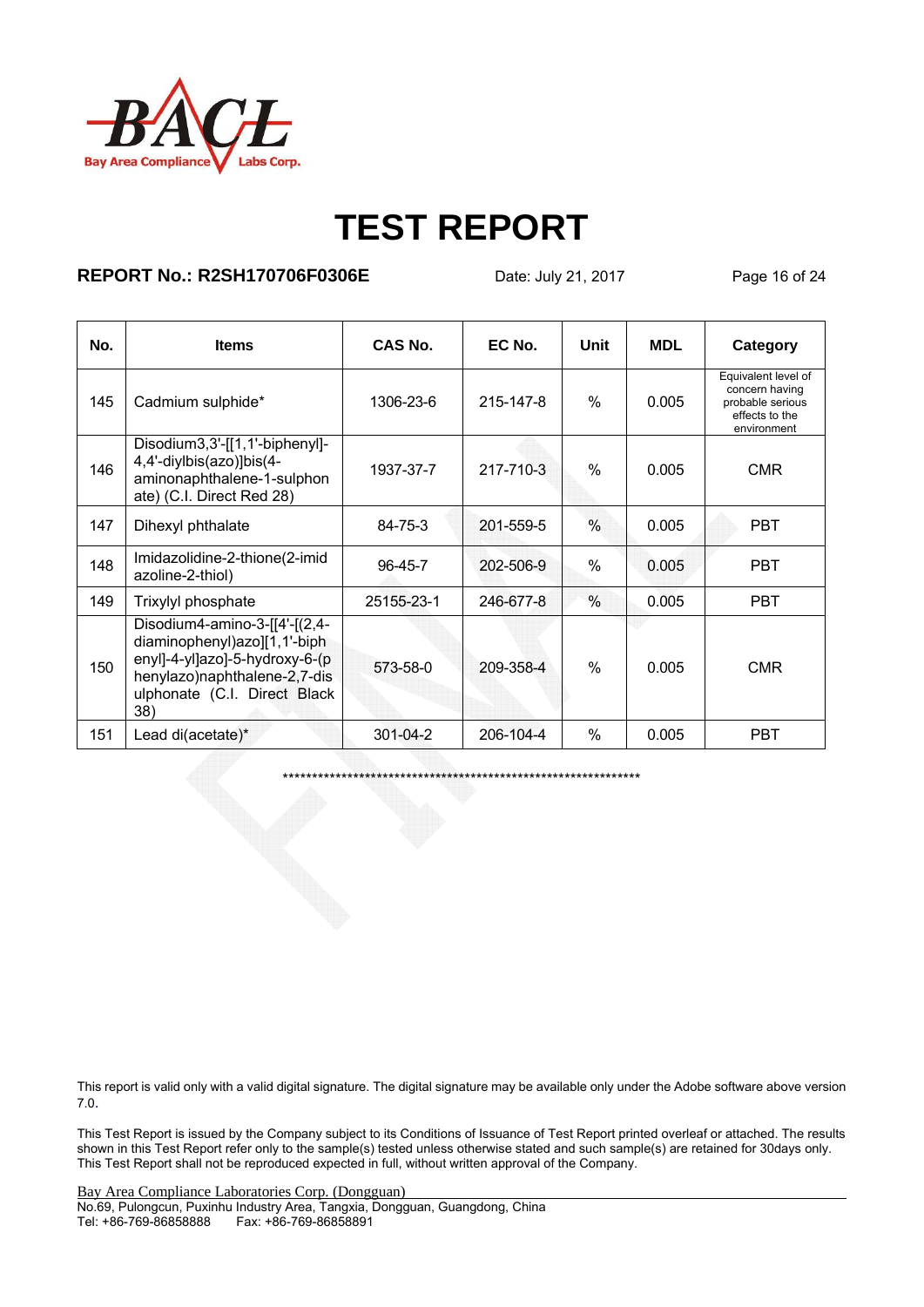

### **REPORT No.: R2SH170706F0306E** Date: July 21, 2017 Page 17 of 24

| No. | <b>Items</b>                                                           | CAS No.    | EC No.                  | Unit | <b>MDL</b> | Category                                                                                                 |
|-----|------------------------------------------------------------------------|------------|-------------------------|------|------------|----------------------------------------------------------------------------------------------------------|
| 152 | 1,2-Benzenedicarboxylic acid,<br>dihexyl ester, branched and<br>linear | 68515-50-4 | 271-093-5               | $\%$ | 0.005      | <b>PBT</b>                                                                                               |
| 153 | Sodium perborate; perboric<br>acid, sodium salt*                       |            | 239-172-9;<br>234-390-0 | %    | 0.005      | <b>PBT</b>                                                                                               |
| 154 | Sodium peroxometaborate*                                               | 7632-04-4  | 231-556-4               | $\%$ | 0.005      | <b>PBT</b>                                                                                               |
| 155 | Cadmium chloride*                                                      | 10108-64-2 | 233-296-7               | $\%$ | 0.005      | <b>CMR</b><br>Equivalent level of<br>concern having<br>probable serious<br>effects to the<br>environment |

\*\*\*\*\*\*\*\*\*\*\*\*\*\*\*\*\*\*\*\*\*\*\*\*\*\*\*\*\*\*\*\*\*\*\*\*\*\*\*\*\*\*\*\*\*\*\*\*\*\*\*\*\*\*\*\*\*\*\*\*\*

This report is valid only with a valid digital signature. The digital signature may be available only under the Adobe software above version 7.0.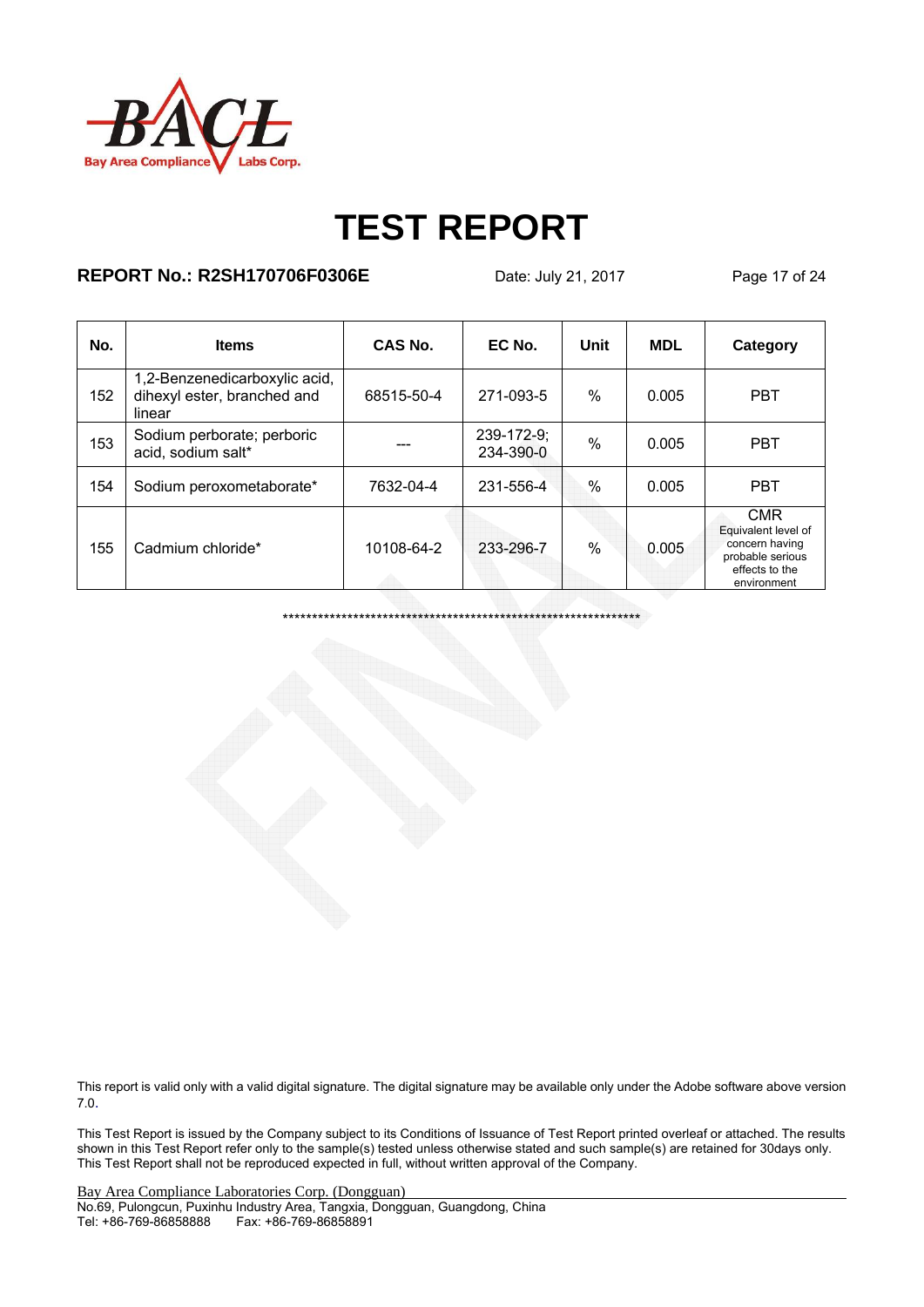

### **REPORT No.: R2SH170706F0306E** Date: July 21, 2017 Page 18 of 24

| No. | <b>Items</b>                                                                                                                                                                                                                                                                              | CAS No.                  | EC No.    | Unit          | <b>MDL</b> | Category                                                                                                 |
|-----|-------------------------------------------------------------------------------------------------------------------------------------------------------------------------------------------------------------------------------------------------------------------------------------------|--------------------------|-----------|---------------|------------|----------------------------------------------------------------------------------------------------------|
| 156 | 2-benzotriazol-2-yl-4,6-di-tert-b<br>utylphenol (UV-320)                                                                                                                                                                                                                                  | 3846-71-7                | 223-346-6 | $\%$          | 0.005      | PBT:<br>vPvB                                                                                             |
| 157 | 2-ethylhexyl<br>10-ethyl-4,4-dioctyl-7-oxo-8-ox<br>a-3,5-dithia-4-stannatetradeca<br>noate (DOTE)                                                                                                                                                                                         | 15571-58-1               | 239-622-4 | $\%$          | 0.005      | <b>CMR</b>                                                                                               |
| 158 | reaction mass of 2-ethylhexyl<br>10-ethyl-4,4-dioctyl-7-oxo-8-ox<br>a-3,5-dithia-4-stannatetradeca<br>noate and 2-ethylhexyl<br>10-ethyl-4-[[2-[(2-ethylhexyl)ox<br>y]-2-oxoethyl]thio]-4-octyl-7-ox<br>o-8-oxa-3,5-dithia-4-stannatetr<br>adecanoate (reaction mass of<br>DOTE and MOTE) |                          |           | $\%$          | 0.005      | <b>CMR</b>                                                                                               |
| 159 | 2-(2H-benzotriazol-2-yl)-4,6-dit<br>ertpentylphenol (UV-328)                                                                                                                                                                                                                              | 25973-55-1               | 247-384-8 | $\%$          | 0.005      | PBT:<br>vPvB                                                                                             |
| 160 | Cadmium fluoride*                                                                                                                                                                                                                                                                         | 7790-79-6                | 232-222-0 | $\frac{0}{0}$ | 0.005      | <b>CMR</b><br>Equivalent level of<br>concern having<br>probable serious<br>effects to the<br>environment |
| 161 | Cadmium sulphate*                                                                                                                                                                                                                                                                         | 10124-36-4<br>31119-53-6 | 233-331-6 | $\%$          | 0.005      | <b>CMR</b><br>Equivalent level of<br>concern having<br>probable serious<br>effects to the<br>environment |

\*\*\*\*\*\*\*\*\*\*\*\*\*\*\*\*\*\*\*\*\*\*\*\*\*\*\*\*\*\*\*\*\*\*\*\*\*\*\*\*\*\*\*\*\*\*\*\*\*\*\*\*\*\*\*\*\*\*\*\*\*

This report is valid only with a valid digital signature. The digital signature may be available only under the Adobe software above version 7.0.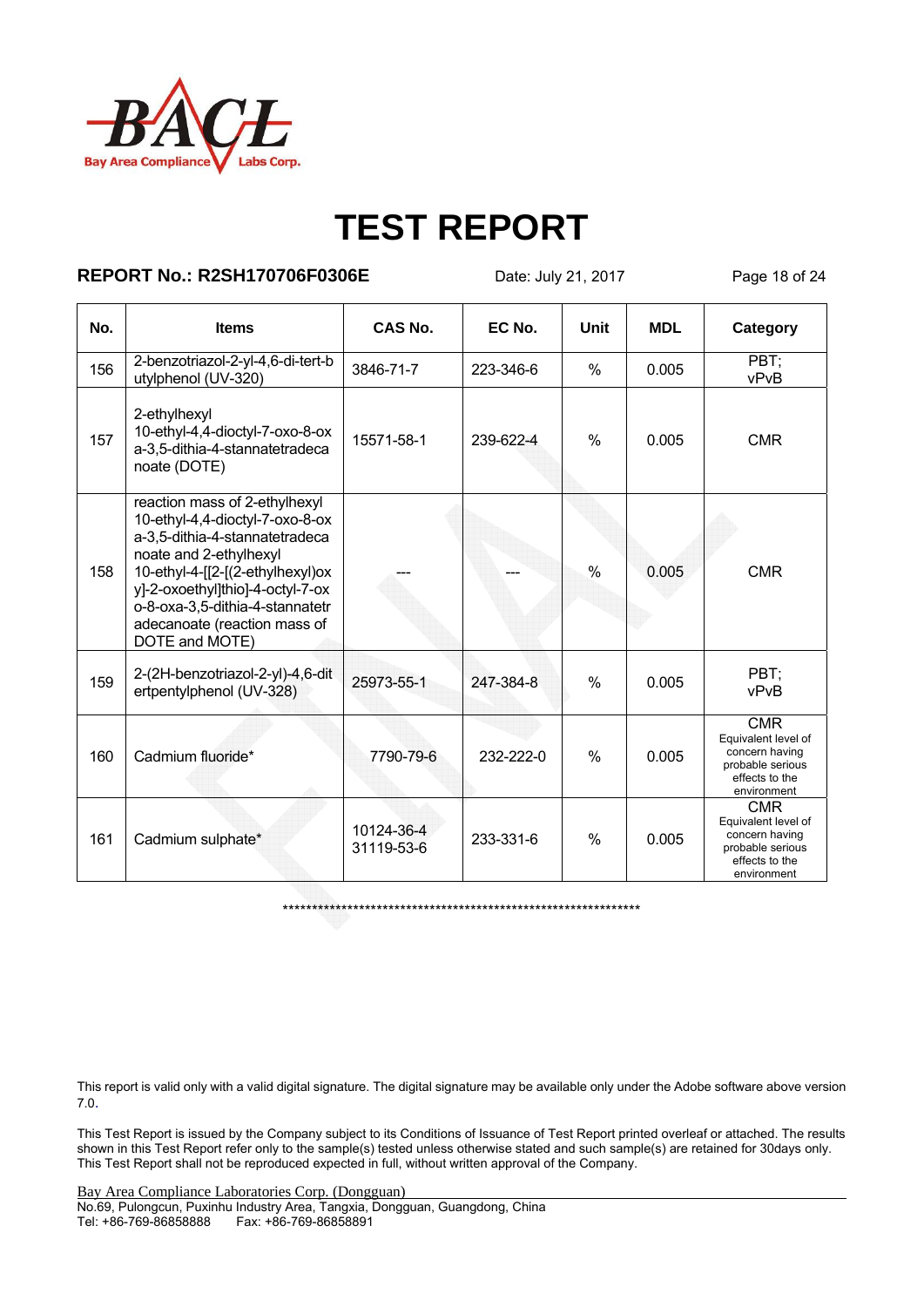

### **REPORT No.: R2SH170706F0306E** Date: July 21, 2017 Page 19 of 24

| No. | <b>Items</b>                                                                                                                                                                                                                                                            | CAS No.                  | EC No.                 | Unit | <b>MDL</b> | Category   |
|-----|-------------------------------------------------------------------------------------------------------------------------------------------------------------------------------------------------------------------------------------------------------------------------|--------------------------|------------------------|------|------------|------------|
| 162 | 1,2-benzenedicarboxylic acid,<br>di-C6-10-alkyl esters;<br>1,2-benzenedicarboxylic acid,<br>mixed decyl and hexyl and<br>octyl diesters with $\geq 0.3\%$ of<br>dihexyl phthalate (EC No.<br>$201 - 559 - 5$                                                            | 68515-51-5<br>68648-93-1 | 271-094-0<br>272-013-1 | $\%$ | 0.005      | <b>CMR</b> |
| 163 | 5-sec-butyl-2-(2,4-dimethylcycl<br>ohex-3-en-1-yl)-5-methyl-1,3-di<br>oxane $[1]$ ,<br>5-sec-butyl-2-(4,6-dimethylcycl<br>ohex-3-en-1-yl)-5-methyl-1,3-di<br>oxane [2] [covering any of the<br>individual stereoisomers of [1]<br>and [2] or any combination<br>thereof |                          |                        | $\%$ | 0.005      | vPvB       |

This report is valid only with a valid digital signature. The digital signature may be available only under the Adobe software above version 7.0.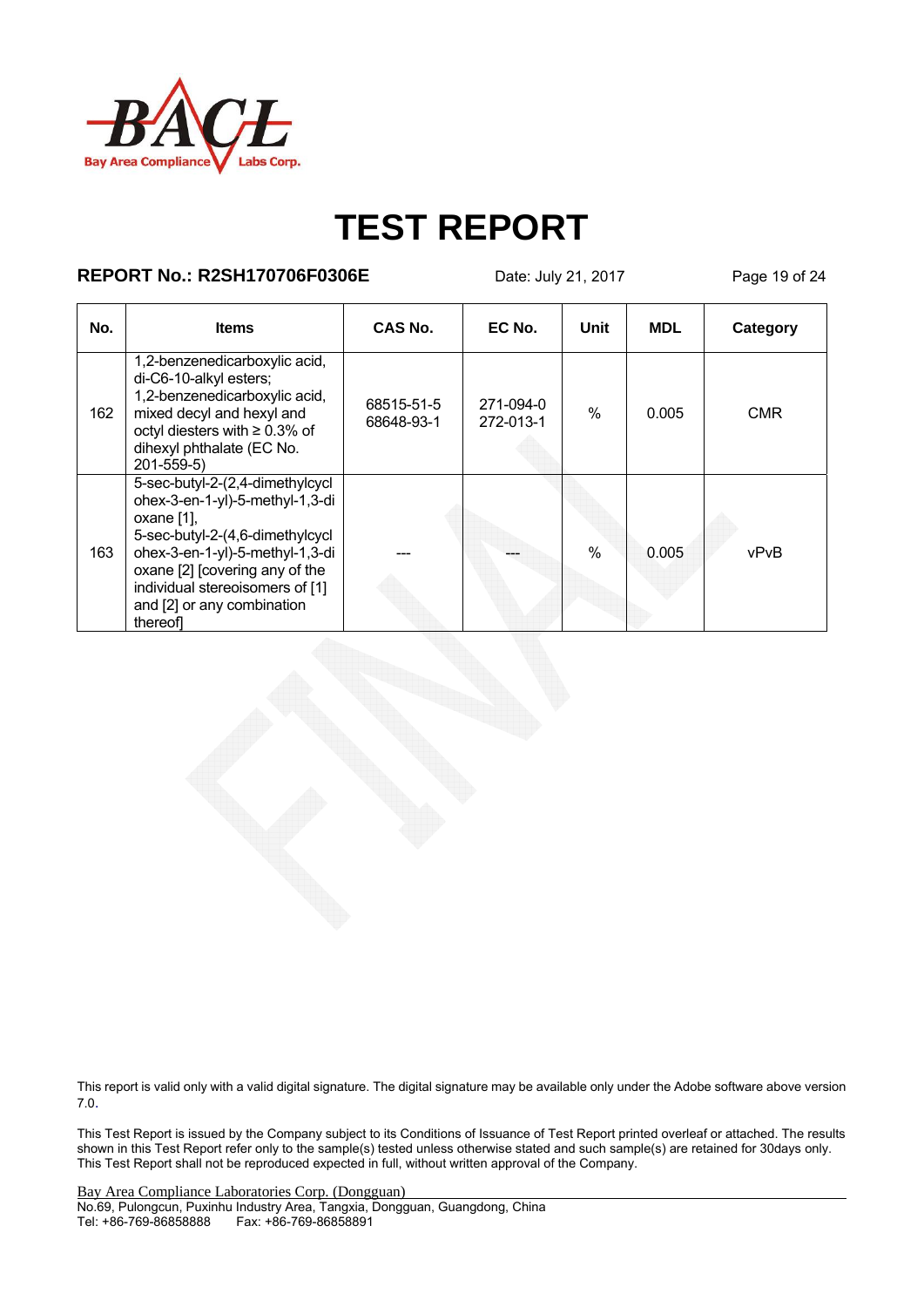

### **REPORT No.: R2SH170706F0306E** Date: July 21, 2017 Page 20 of 24

| No. | <b>Items</b>                                                                                                                                                                                          | <b>CAS No.</b>                      | EC No.                 | Unit          | <b>MDL</b> | Category                                                                          |
|-----|-------------------------------------------------------------------------------------------------------------------------------------------------------------------------------------------------------|-------------------------------------|------------------------|---------------|------------|-----------------------------------------------------------------------------------|
| 164 | Nitrobenzene                                                                                                                                                                                          | 98-95-3                             | 202-716-0              | $\frac{0}{0}$ | 0.005      | <b>PBT</b>                                                                        |
| 165 | 2,4-di-tert-butyl-6-(5-chlorobe<br>nzotriazol-2-yl)phenol<br>$(UV-327)$                                                                                                                               | 3864-99-1                           | 223-383-8              | $\frac{0}{0}$ | 0.005      | vPvB                                                                              |
| 166 | 2-(2H-benzotriazol-2-yl)-4-(ter<br>t-butyl)-6-(sec-butyl)phenol<br>$(UV-350)$                                                                                                                         | 36437-37-3                          | 253-037-1              | $\frac{0}{0}$ | 0.005      | vPvB                                                                              |
| 167 | 1,3-propanesultone                                                                                                                                                                                    | 1120-71-4                           | 214-317-9              | $\frac{0}{0}$ | 0.005      | <b>CMR</b>                                                                        |
| 168 | Perfluorononan-1-oic-acid<br>and its sodium and<br>ammonium salts                                                                                                                                     | 375-95-1<br>21049-39-8<br>4149-60-4 | 206-801-3              | $\%$          | 0.005      | <b>PBT</b>                                                                        |
| 169 | Benzo[def]chrysene                                                                                                                                                                                    | $50-32-8$                           | 200-028-5              | $\%$          | 0.005      | <b>CMR</b><br>vPvB<br><b>PBT</b>                                                  |
| 170 | 4,4'-isopropylidenediphenol<br>(bisphenol A)                                                                                                                                                          | 80-05-7                             | 201-245-8              | $\frac{0}{0}$ | 0.005      | CMR<br>Endocrine<br>disrupting<br>properties<br>(Article 57(f) -<br>human health) |
| 171 | Nonadecafluorodecanoic acid<br>(PFDA) and its sodium and<br>ammonium salts<br>Nonadecafluorodecanoic<br>acid<br>Ammonium<br>nonadecafluorodecanoate<br>Decanoic acid.<br>nonadecafluoro-, sodium salt | 335-76-2<br>3108-42-7<br>3830-45-3  | 206-400-3<br>221-470-5 | $\frac{0}{0}$ | 0.005      | <b>CMR</b><br><b>PBT</b>                                                          |

This report is valid only with a valid digital signature. The digital signature may be available only under the Adobe software above version 7.0.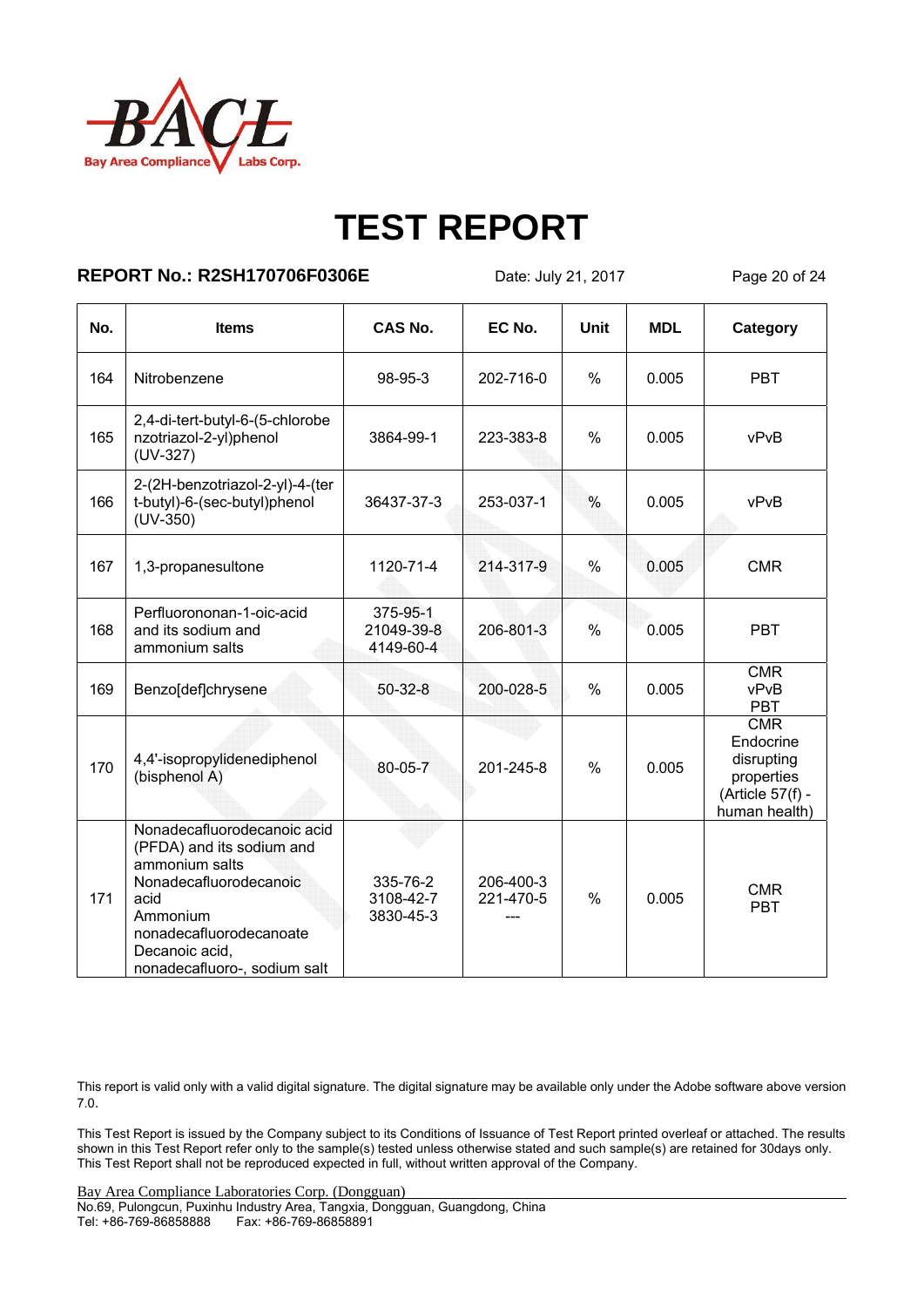

### **REPORT No.: R2SH170706F0306E** Date: July 21, 2017 Page 21 of 24

| No. | <b>Items</b>                                             | CAS No.       | EC No.    | Unit          | <b>MDL</b> | Category                                                                                   |
|-----|----------------------------------------------------------|---------------|-----------|---------------|------------|--------------------------------------------------------------------------------------------|
| 172 | 4-heptylphenol, branched and<br>linear (4-HPbl)          | ---           |           | $\%$          | 0.005      | Equivalent level of<br>concern having<br>probable serious<br>effects to the<br>environment |
| 173 | p-(1,1-dimethylpropyl)phenol                             | $80 - 46 - 6$ | 201-280-9 | $\frac{0}{0}$ | 0.005      | Equivalent level of<br>concern having<br>probable serious<br>effects to the<br>environment |
| 174 | Perfluorohexane-1-sulphonic<br>acid and its salts(PFHxS) | ---           |           | $\frac{0}{0}$ | 0.005      | vPvB                                                                                       |

This report is valid only with a valid digital signature. The digital signature may be available only under the Adobe software above version 7.0.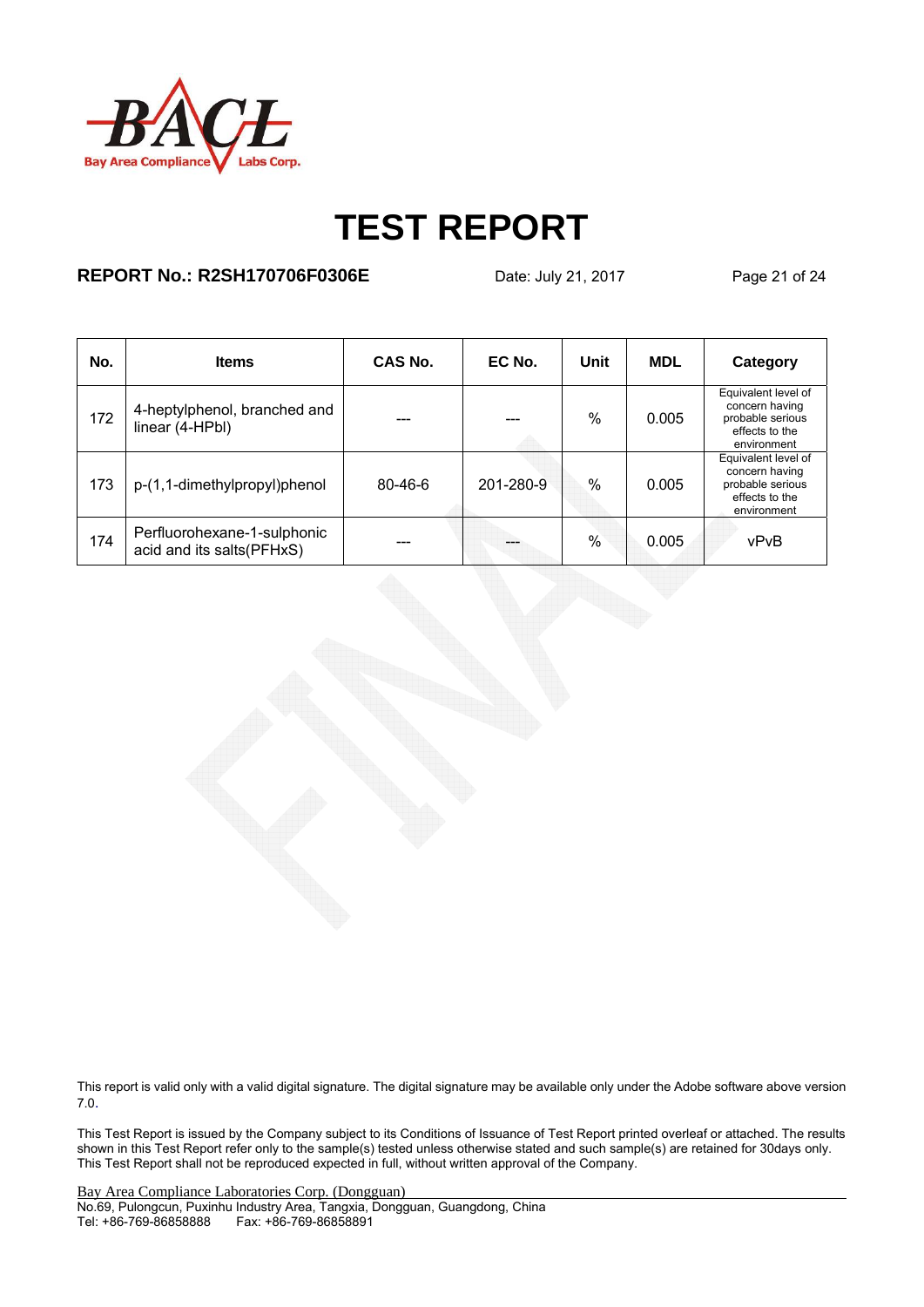

#### **REPORT No.: R2SH170706F0306E** Date: July 21, 2017 Page 22 of 24

#### Note:

- N.D. = Not Detected or less than MDL
- MDL = Method Detection Limit
- $%$  = Percentage by weight
- $0.1\% = 1000$ mg/kg, mg/kg = ppm
- Carcinogenic, Mutagenic or toxic to Reproduction (CMR), meeting the criteria for classification in category 1 or 2 in accordance with Directive 67/548/EEC, Persistent, Bioaccumulative and Toxic (PBT) or very Persistent and very Bioaccumulative (vPvB) according to the criteria in Annex of XIII of the REACH Regulation, and/or Identified, on a case-by-case basis, from scientific evidence as causing probable serious effects to human health or the environment of an equivalent level of concern as those above (e.g. endocrine disrupters)
- \* = Calculated concentration of the items are based on the identified heavy metal result. Identity of above metal substances present in the article has to be further confirmed.
- \*\* = Calculated concentration of bis(tributyltin)oxide TBTO is based on the identified tributyltin, TBT results. The result is a screening test of TBTO and can cover TBTO and other salts under current technologies. Further investigation is required if the exact amount of TBTO has to be determined.
- \*\*\* = Calculated concentration of these coal-tar products is based on the identified polycyclic aromatic hydrocarbons (PAHs) and. heterocyclic compounds
- \*\*\*\* = Calculated concentration of these Aluminosilicate, Zirconia Aluminosilicate , Zirconia Aluminosilicate Refractory Ceramic Fibres, Aluminosilicate Refractory Ceramic Fibres is based on the identified aluminum and zirconium results by ICP-AES
- The chemical analysis of 174 SVHC is performed by means of currently available analytical techniques against the list published by ECHA on October 28, 2008 & January 13,2010& March 30,2010&June 18,2010& December 15,2010&June 20, 2011 &December 19,2011&June 18, 2012& June 20, 2013&December 16,2013&June 16, 2014&December 17, 2014 &June 15, 2015&December 17, 2015 &June 20, 2016 & January 12, 2017&July 7, 2017 all refer to

https://echa.europa.eu/candidate-list-table

- This list is under evaluation by ECHA and may subject to change in the future.
- If a SVHC is found over the reporting limit, client is suggested to identify the component which contains the SVHC and the exact concentration of the SVHC by requesting further quantitative analysis from the laboratory.
- Photo appendix is included.

\*\*\*\*\*\*\*\*\*\*\*\*\*\*\*\*\*\*\*\*\*\*\*\*\*\*\*\*\*\*\*\*\*\*\*\*\*\*\*\*\*\*\*\*\*\*\*\*\*\*\*\*\*\*\*\*\*\*\*\*\*

This report is valid only with a valid digital signature. The digital signature may be available only under the Adobe software above version 7.0.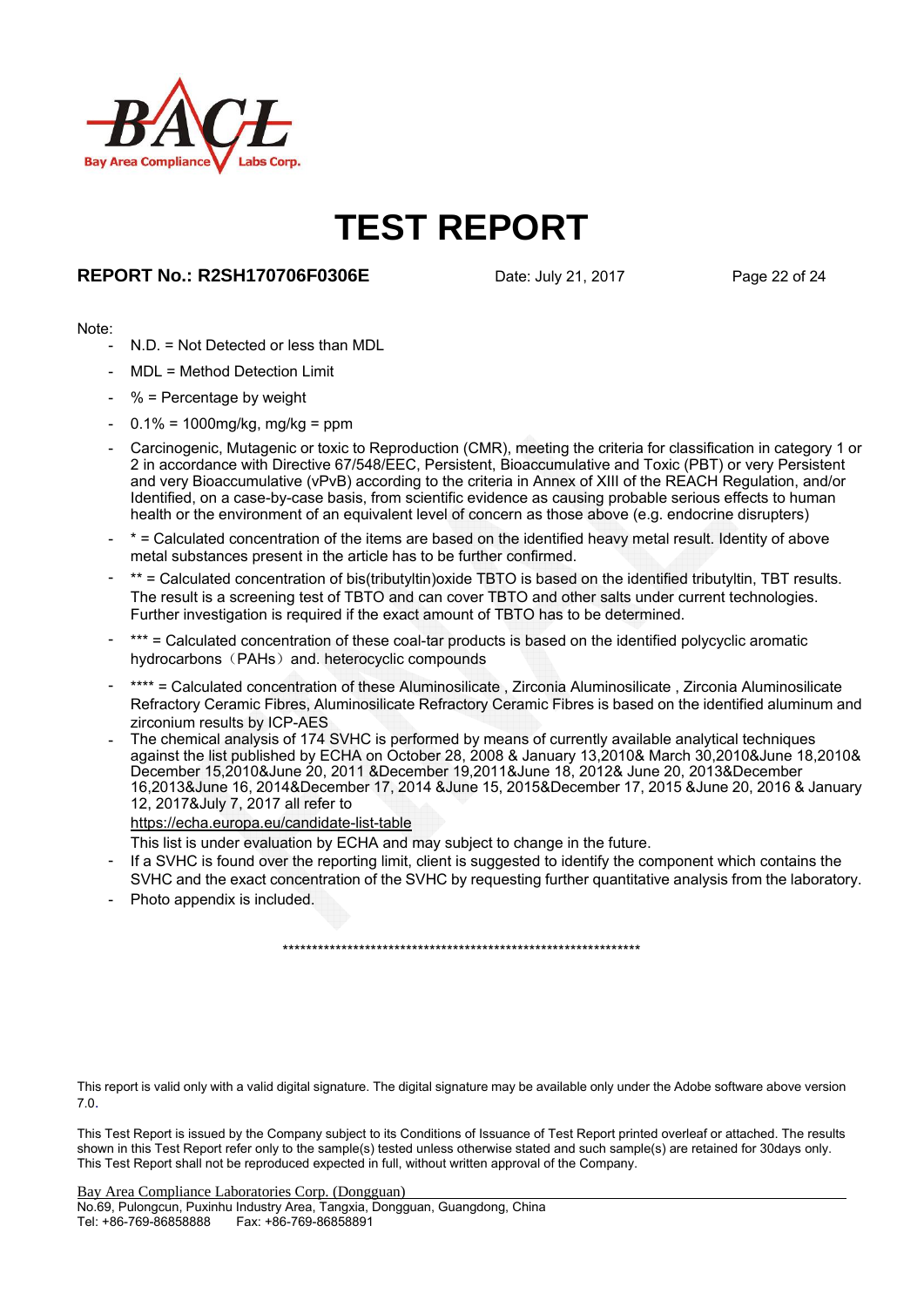

### **REPORT No.: R2SH170706F0306E** Date: July 21, 2017 Page 23 of 24

Photograph of Sample



This report is valid only with a valid digital signature. The digital signature may be available only under the Adobe software above version 7.0.